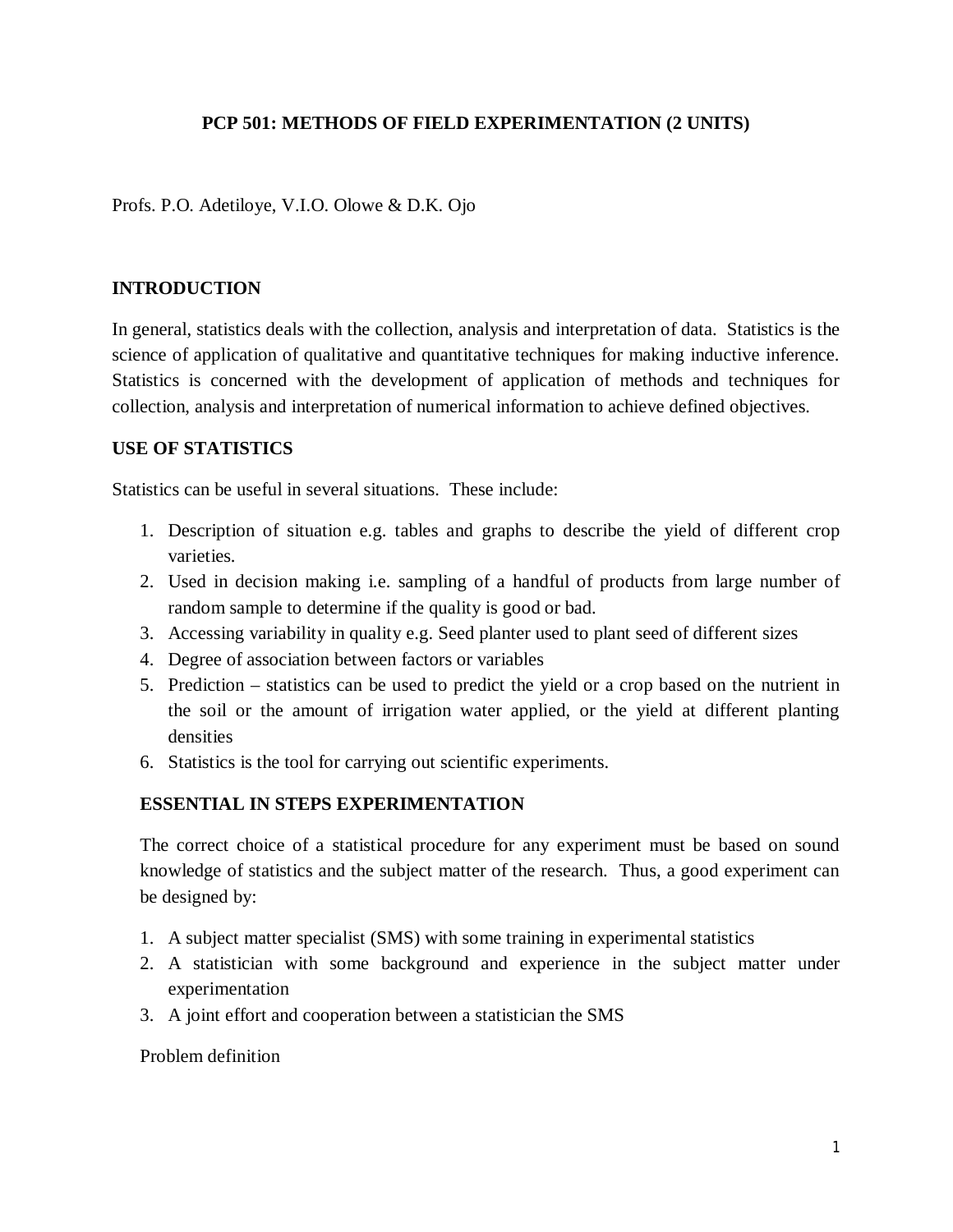- You begin by asking questions from what you have observed over the years personally or in literature
- Establish if there is truly a problem
- After identifying the problem there is need to do a comprehensive literature review to know how far other scientists have gone on the subject matter and then identify the missing gaps in knowledge. This procedure is very important because it avoids duplication of efforts.

# **Definitions of Objectives**

There would be one of more objectives in a research study. The objective should be very brief or concise, self explanatory and achievable.

**Objective**: To evaluate the yield potential of new soyabean varieties. You can have broad objective or general objective and (specific objectives) which always address the specific topic.

Avoid rewriting your project title as your objective e.g. Project title: Study of the effect of fertilizer on maize varieties cassava and rewriting that as objective is wrong. The objective in this case is to determine the effect of fertilizer on yield and yield component of maize.

## **Choice of Treatments**

Before a researcher can define experimental treatment a very good knowledge of the subject matter is needed. An experimental treatment is any process/procedure whose effect is to be measured and compared with others. The quantitative or qualitative component of a treatment is called the **treatment levels.** When there are two or more types of treatments, then each treatment is referred to as **factor**. For example, in the study of the effects of insecticide on the control of insect pests on tomato varieties, there are two factors here, namely: the insecticides to be used and the number of tomato varieties in the study.

## **Definition of Experimental Material**

Any object or element of the environmental on which treatment is applied and observation made is called experimental material. The portion of unit of experimental material receiving the application of treatment is called the experimental unit or experimental plot in a field experiment.

The minimum requirements for a valid experimental design are:

**Replication:** It is the application of a treatment more than once in an experiment. This is done

- 1. To provide an estimate of experimental errors
- 2. To improve the precision of an experiment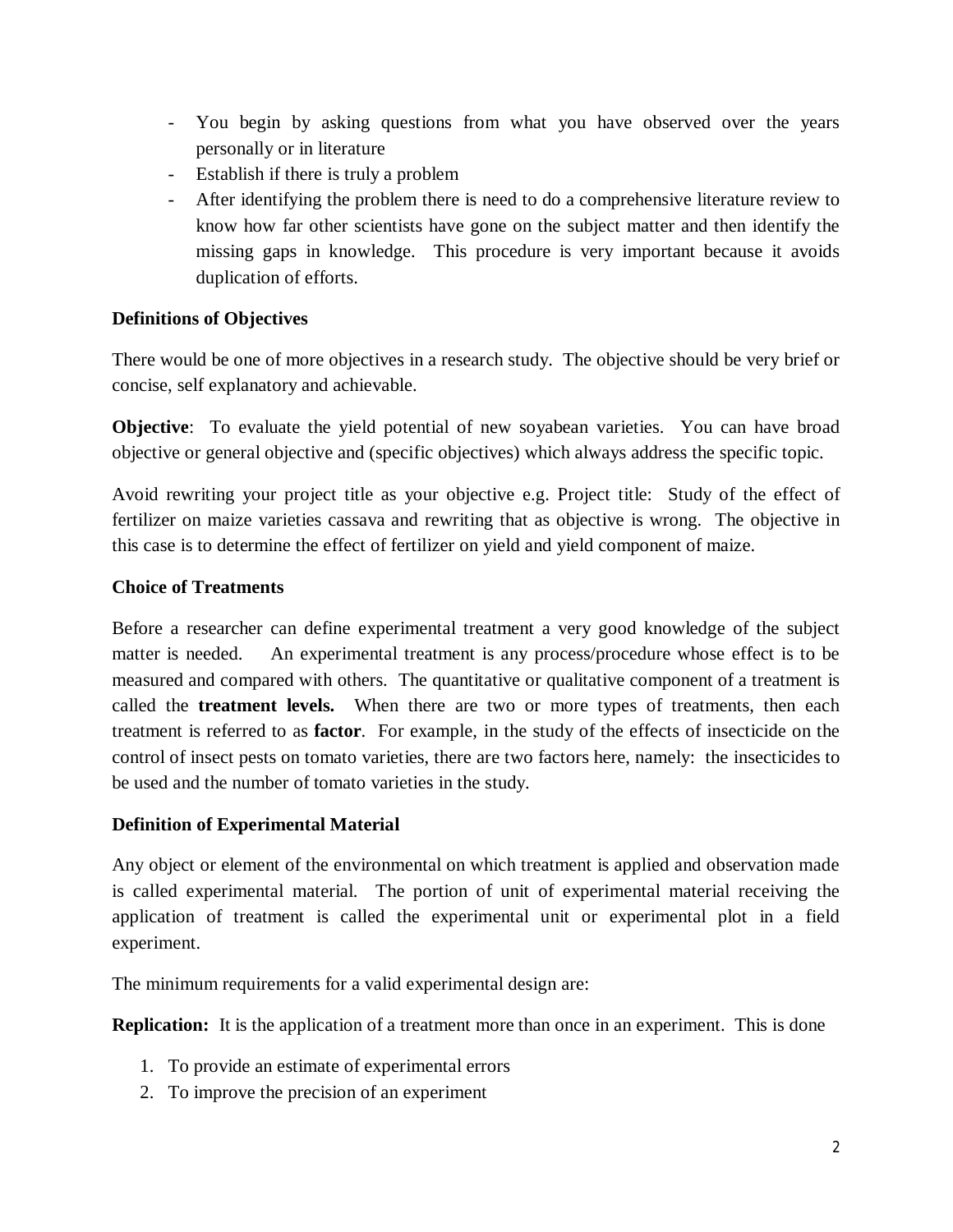- 3. To increase the scope of inference
- 4. To reduce or control error variance

**Randomization:** Every treatment must be given equal chance of being placed within and experimental plot or a sample unit. Randomization of treatments means that the experimental error is randomly distributed, that is the residual error is not clustered. Random distribution of error is important in order to measure the level of statistical significant of effects of treatments or factors. Randomization is done to avoid bias in the allocation of treatments to plots.

**Blocking:** This is accomplished by blocking or subdividing the experimental area or experimental material to more or less homogenous groups.

#### **Question**

What is the meaning of the following?

- 1. Adaptive Research
- 2. Basic Research
- 3. Applied Research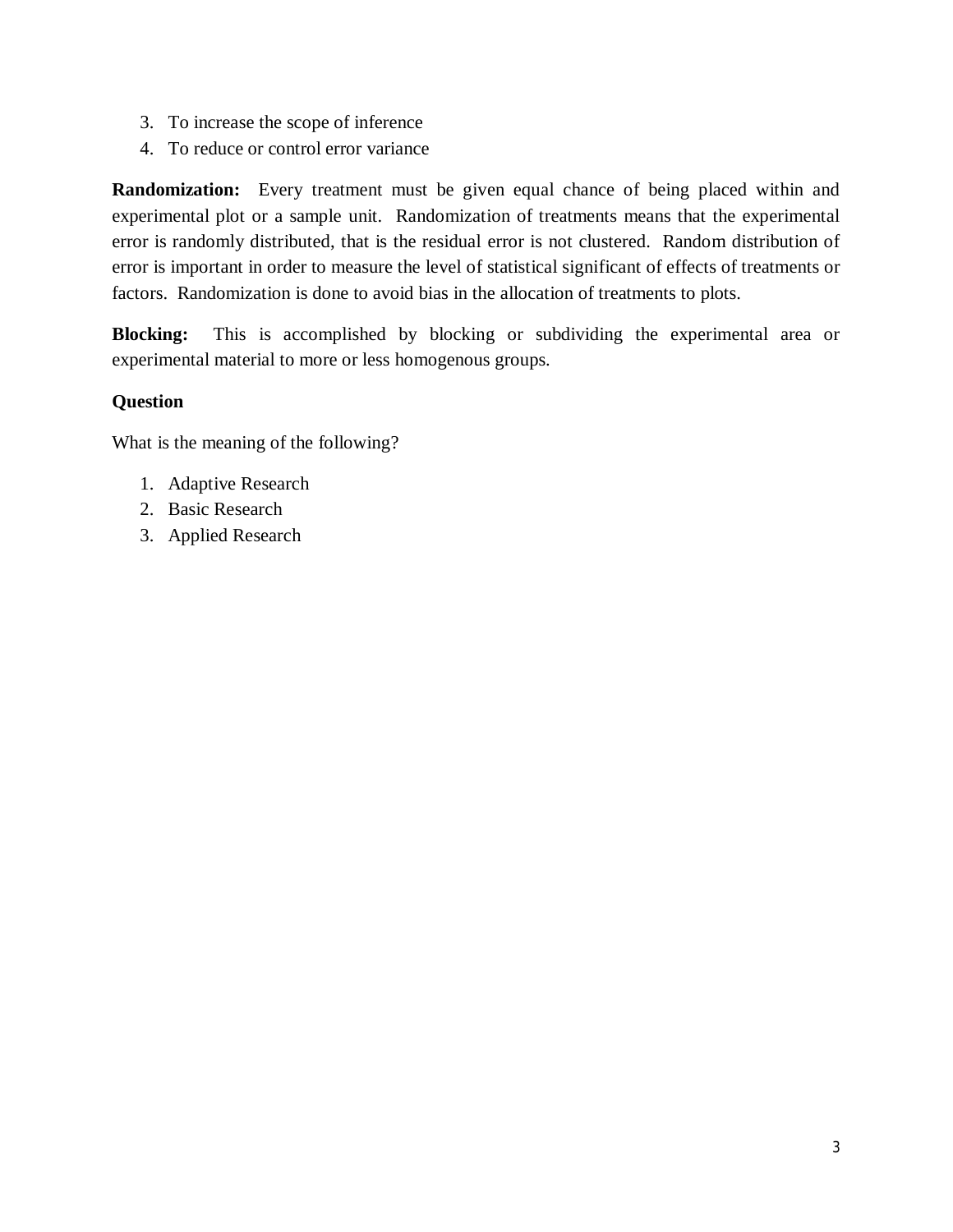## **POPULATION PARAMETERS AND SAMPLE STATISTICS**

Statistics is process of obtaining information about a population. Statistical information is used to make inferences about the population. Statistics deal with taking samples. Samples must be a representative of the population and the information obtained from the sample is called statistics. In order for statistics to be a representative of a population it must give a good estimate of the population parameters. Statistics provide the tool for obtaining information from samples that can apply to a whole population.

Parameters are the actual values or information obtained from a population and statistics are information obtained from samples to provide estimates of the real population parameters. There are two ways obtaining data (1) sampling/survey (2) Experimentation.

**Survey:** Survey is carried out in order to describe what is happening about a large population. Survey is carried out when you go out to farmers and obtained information. One of the beauties of survey is that the problems that need research interventions can be identified from field surveys.

**Experimentation:** This involves using definite procedures of asking questions, formulating hypothesis, setting up an experiment to test the hypothesis, (usually called null hypothesis), collection of data, analysis and interpretation of the data followed by a test of hypothesis during which the hypothesis is affirmed or rejected.

Each observation make from a sample is called a variable. Examples of variables are germination percentage, plant height, leaf area, dry matter yield and seed yield. The variables from samples may be discrete or continuous. A continuous variable has decimal places and should not be rounded up to whole numbers or integers. Examples are weight and height of the plant. Discrete variables are whole numbers or integers. Examples are days of emergence, leaves per plant and seeds per pod.

Various Statistics are used in the analysis of agricultural experiments or agricultural data. These include: Mean, mode, media, variance, standard deviation, analysis of variance (ANOVA), correlation, regression, t-test, Z-distribution, chi square and covariance analysis.

## **POLULATION AND SAMPLING**

Population refers to a defined group that is of interest for study. It could be population of farmers in Ogun State, population of cassava growers in Ogun State or population of orange growers in Ogun State. It could be the number of women farmers in Nigerian or Number of student offering PCP501 course. A defined population or a specified population must be fairly homogenous in some respect but may be heterogeneous in other aspects. That means the population has sub populations. If the class of student in PCP501 is a defined population, its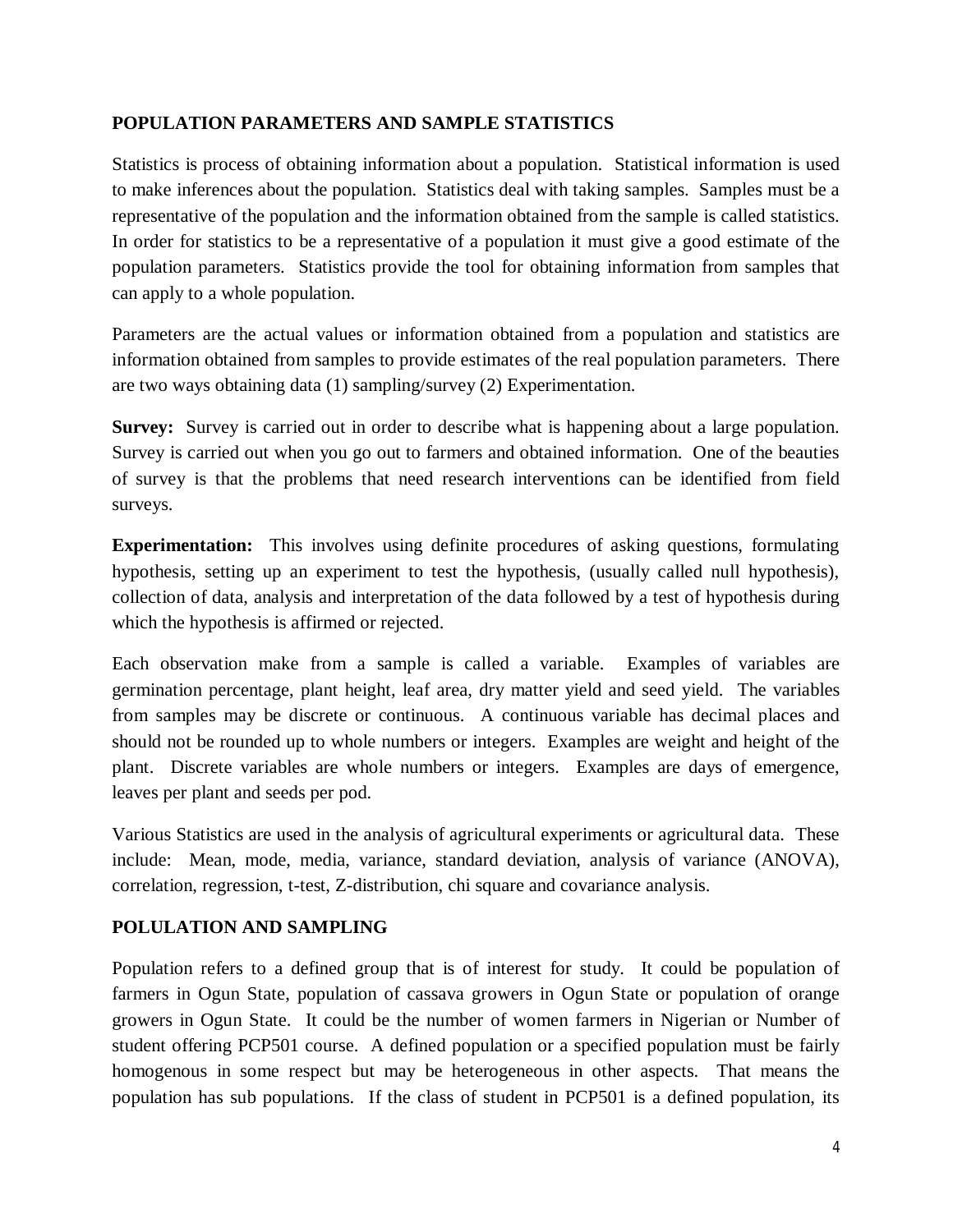sub-populations will be the number of male and female students. Another sub-population will be the number of students taking the course from different departments. When we measure the characteristics of an entire population, we use the term population parameters for the population data summary.

Such parameters are population mean, population variance population standard deviation (S.D.). It is expensive time consuming and cumbersome to obtain parameters for a large population in the process of studying the population. Consequently, there is the need to take samples from the defined population for measurement and for estimating population parameters. When population parameters are estimated from samples, the estimates are called STATISTICS.

Statistics therefore deals with sampling techniques, method of collecting data and analyzing the interpreting the data.

To get a good estimate of the population parameters, it must have the following characteristics:

- 1. It must be large enough to cover the various populations and therefore the range of variance. If otherwise a sample may not give a good estimate of the population characteristics.
- 2. Representative: A sample is representative when it covers the strata of the population as well as the strata variation
- 3. The sample must be random. Random sampling avoids bias. Random samples must be large enough and must be representative of the population.

# **TECHNIQUES FOR OBTAINING SCIENTIFIC DATA**

# 1. Survey 2. Experiment

Surveys are measurement taken from nature without imposing your own conditions or treatment. Surveys provide reasons why the population behave the way it is or explain the characteristics of the data from nature. Surveys are very important agricultural data. For instance a survey can be carried out on the weed spectrum and weed control methods on farmers' field in Ogun State and the kind crops farmers grow. In an experiment, we want to impose our condition on nature and measure the effect of the treatments imposed. For example in an attempt to investigate how to reduce malnutrition in children, in Ogun State, we can decide to fortify the food of children with soymilk and see how the children will grow or respond to the treatment. We can also try to use different rates of fertilizer to increase yield.

Scientists carry out experiments in various fields. Scientific experiments share the following features: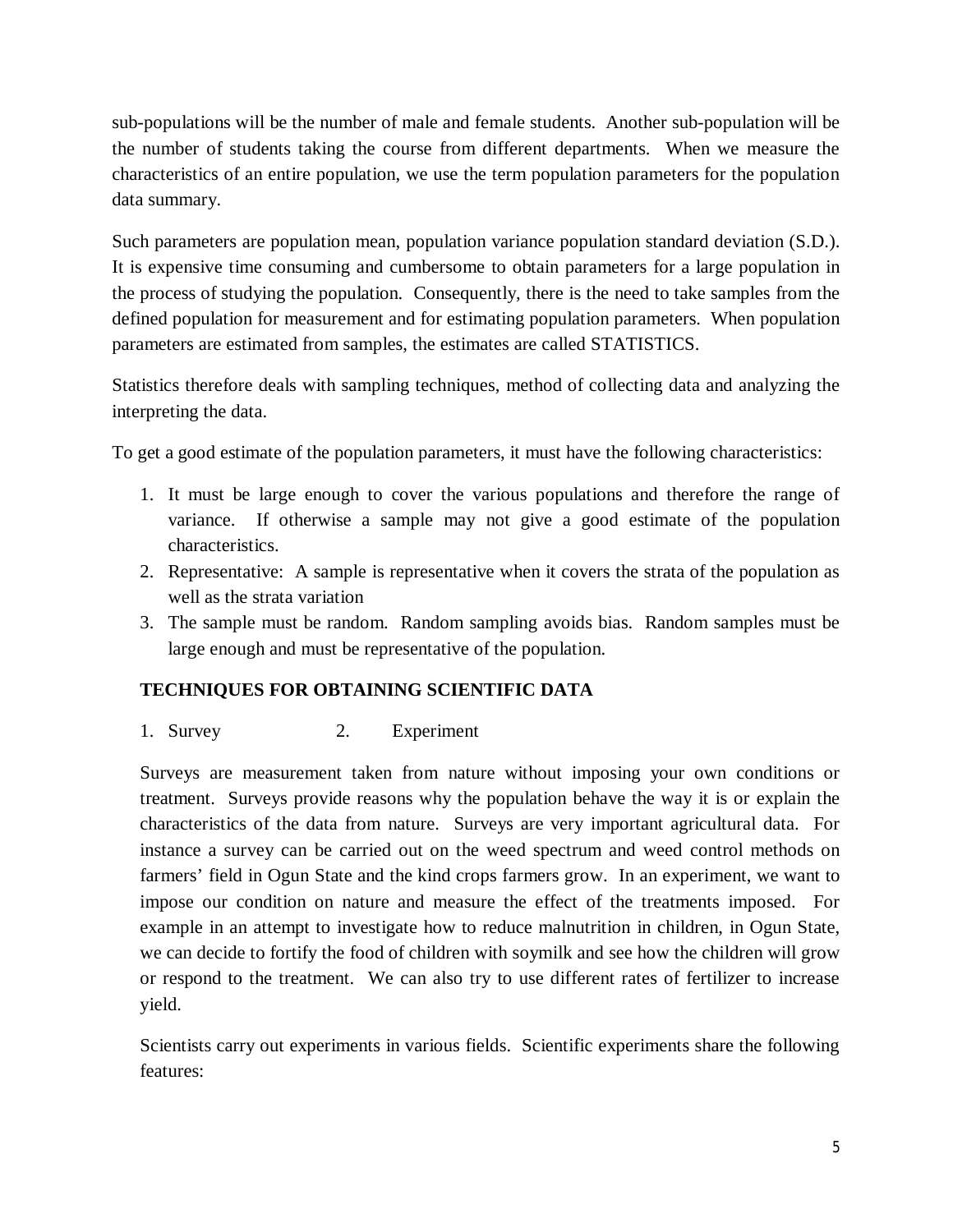- A review of facts, theories and proposals
- Formulation of logical hypothesis that can be subject to testing by experimental methods. A hypothesis is a proposition about a situation. The proposition may be true or not be true. An improved variety of maize will perform better than local variety in all locations. An experiment can be conducted to determine whether the hypothesis is true or not.
- Objective evaluation of the hypothesis on the basis of experimental results.

Therefore, statistics is a tool used in scientific research to determine the validity or otherwise of a scientific hypothesis.

Statistics applied to agriculture can have a variety of names such as Biostatistics, Biometrics, Field Plot Technique. Experimental Designs or Methods of Field Experimentation. The differences are subtle depending on where emphasis is placed in the course.

# **PRINCIPLES OF FIELD EXPERIMENTATION**

An experiment is a planned investigation that is carried out to obtain additional knowledge in order to solve identified problems and to obtain solutions to the problems. The problems can be identified from a survey, personal experience and literature search.

The identified problem must be state in unambiguous term.

- After identifying the problem, the next step is to carry out literature review to find out how other scientists in other locations or countries had tried to solve the problem. What experimental procedure they used and the results obtained in order to ensure that your proposed experiment is properly conducted. Literature review is made easy by electronic search, library, e-mail correspondence etc.
- Clearly state the objective of the work. The objective must be straight forward and simple. It must be specified to ensure that the study is properly focused and the right results are obtained.
- Setting up of hypothesis: The hypothesis is state in the negative. This null hypothesis (Ho) states for instance that there are no differences in the yield of the varieties to be evaluated. The alternate hypothesis (Ho), will be accepted if the experiment shows otherwise.
- Designing of experiment: To be able to answer the problem, the scientist will
- Conduct the experiment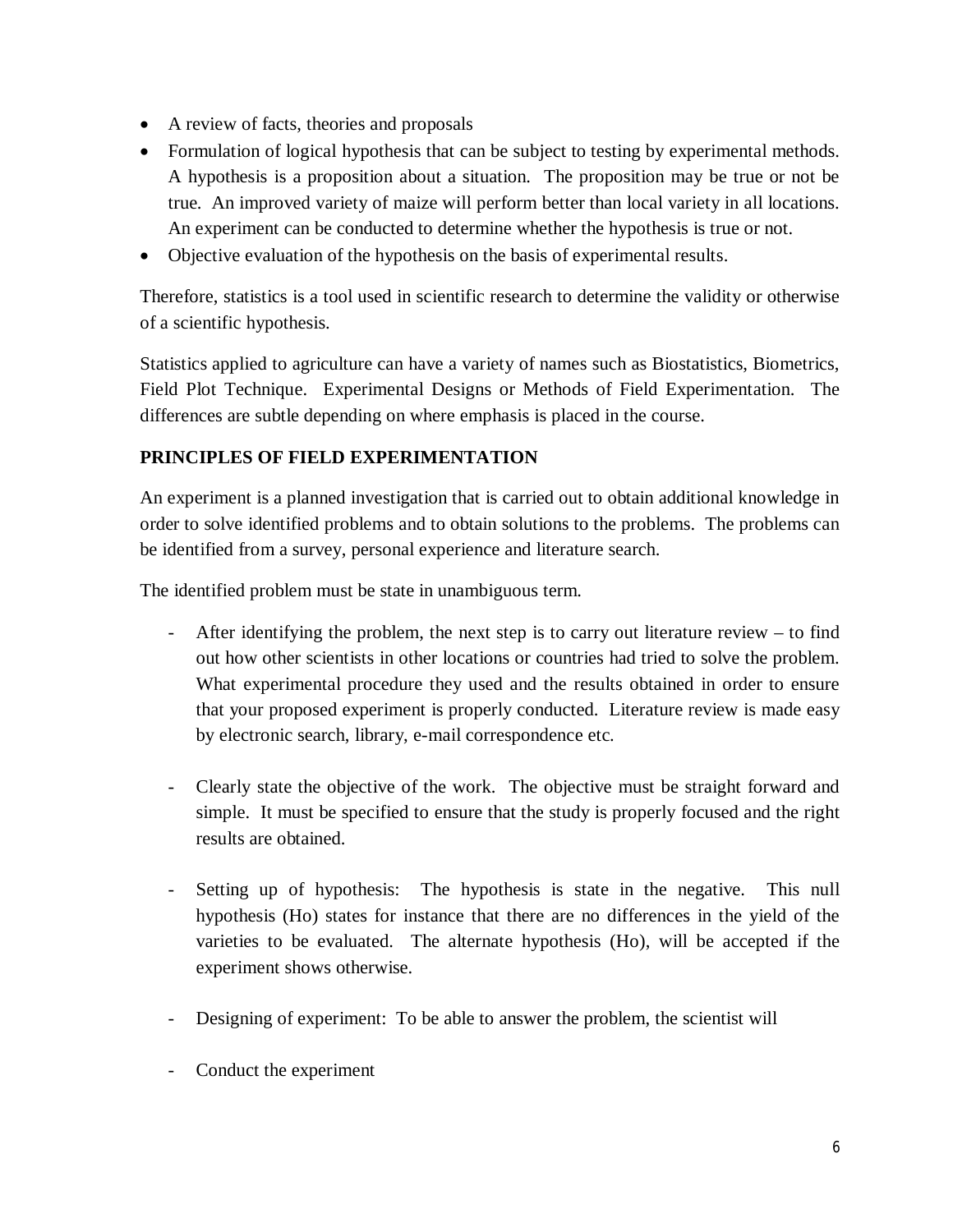- Collect data
- Statistically analyse the data
- Interpret the data and Report the results obtained

# **FIELD EXPERIMENTATION PRACTICES**

- Field preparation
- Choice of treatment and factors
- Choice of design and number of replications
- Plot labeling
- Treatment randomization and layout of the experiment
- Planting and application of treatments in the field
- Handling of experimental material
- Experimental unit and sampling unit
- Size of guard or border row
- Data collection, handling and processing

Filed preparation must be timely including ploughing, harrowing, leveling and removing the entire stump.

Choice of design depends on the location, homogeneity of the site. It depend on the number of factors to be investigated.

Treatment randomization is very important to avoid bias in allocation of treatment to experimental plots. Randomization is important to correct and minimize residual error. The smaller the experimental error, the better is the precision of the experiment.

Field layout: In the field lay out the site, location, orientation relation to N.S.E.W. or road, the number of plot, replicate, the treatment number must be clearly shown. It must be typed and printed and given to all participants in the experiment.

Planting and application of treatments in the field has to be done at the right time. The treatment number must be put on label and place on the plot.

Handling of experimental material: Experimental materials must be carefully handled to avoid spoilage, leakage, overdose or under dose during measurement, transportation and application on the field. Also, contamination of contaminable materials must be avoided.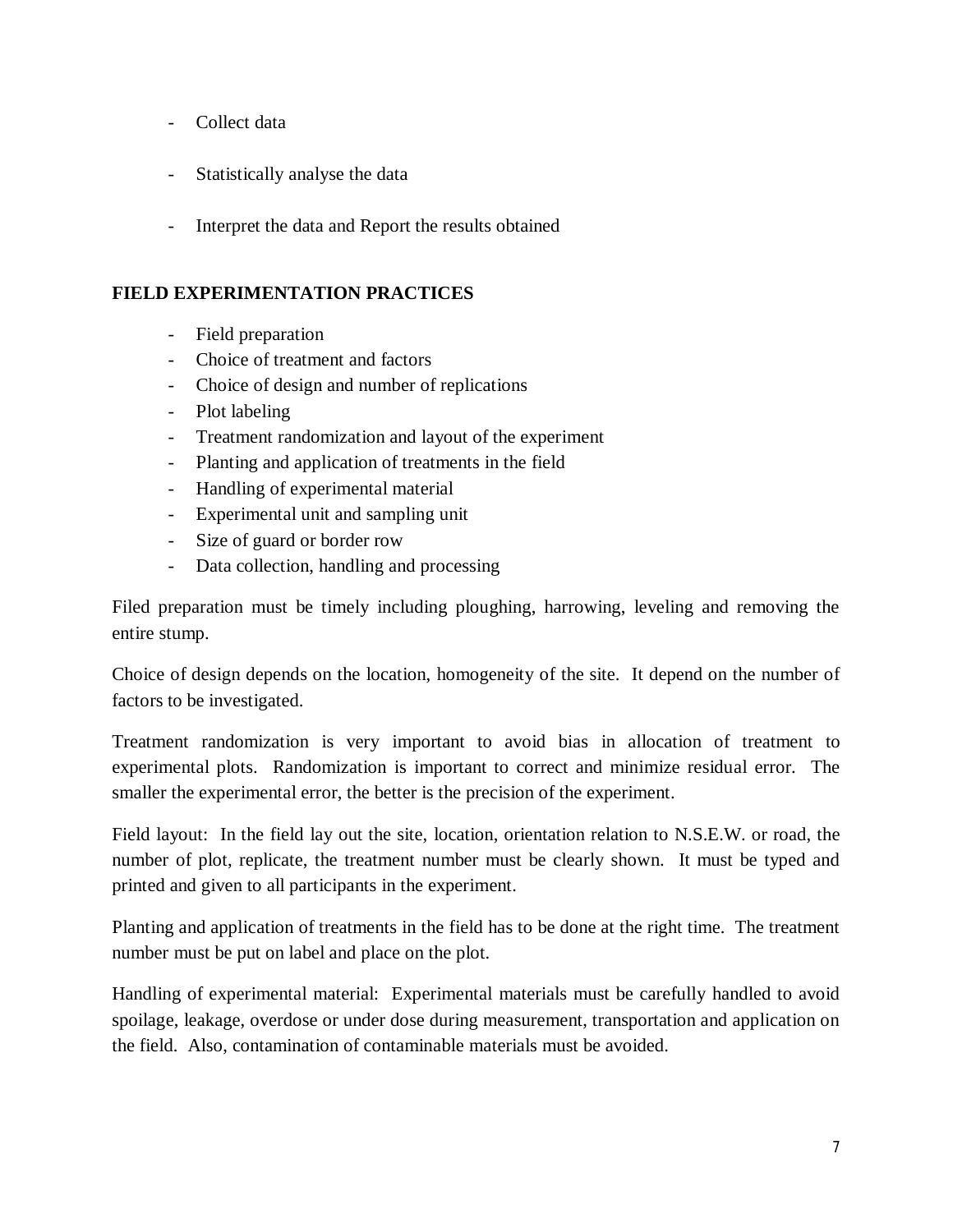Experimental unit and sampling unit: The experimental unit is usually called the Gross plot size. It is the smallest unit in the experiment. Each experimental unit receives a treatment. The sampling unit is a portion of the experimental unit. It defines the portion from where sample is taken for measurement.

Size of guard/border row: The size of an experimental unit or plot must be large enough to avoid border effect. That is there must be guards rows. The advantages of border row include:

- 1. It gives protection or shield or break when applying different fertilizer rates or pesticides from one plot to the other plot.
- 2. It helps to reduce border effect because border plants grow better than other plants within the plot.

# **DATA COLLECTION**

- Collect the data in a log book
- Summarize data the same day that you collect the data
- Avoid using loose paper to collect data
- It must be readable by other persons
- Where sample has to be weighed or dried, it should be labeled and properly packed in a paper bag.
- Counting and weighing procedure must be adequate
- Summarized data must carry sampling date, name of variable, unit of measurement and location of the experiment
- The summarized data must be neatly presented for statistical analysis

# **CONTENTS OF A RESEARCH**

Title

Problem definition

**Objectives** 

Material and Methods

Plot layout diagram

Work plan

Data sheet and Data collection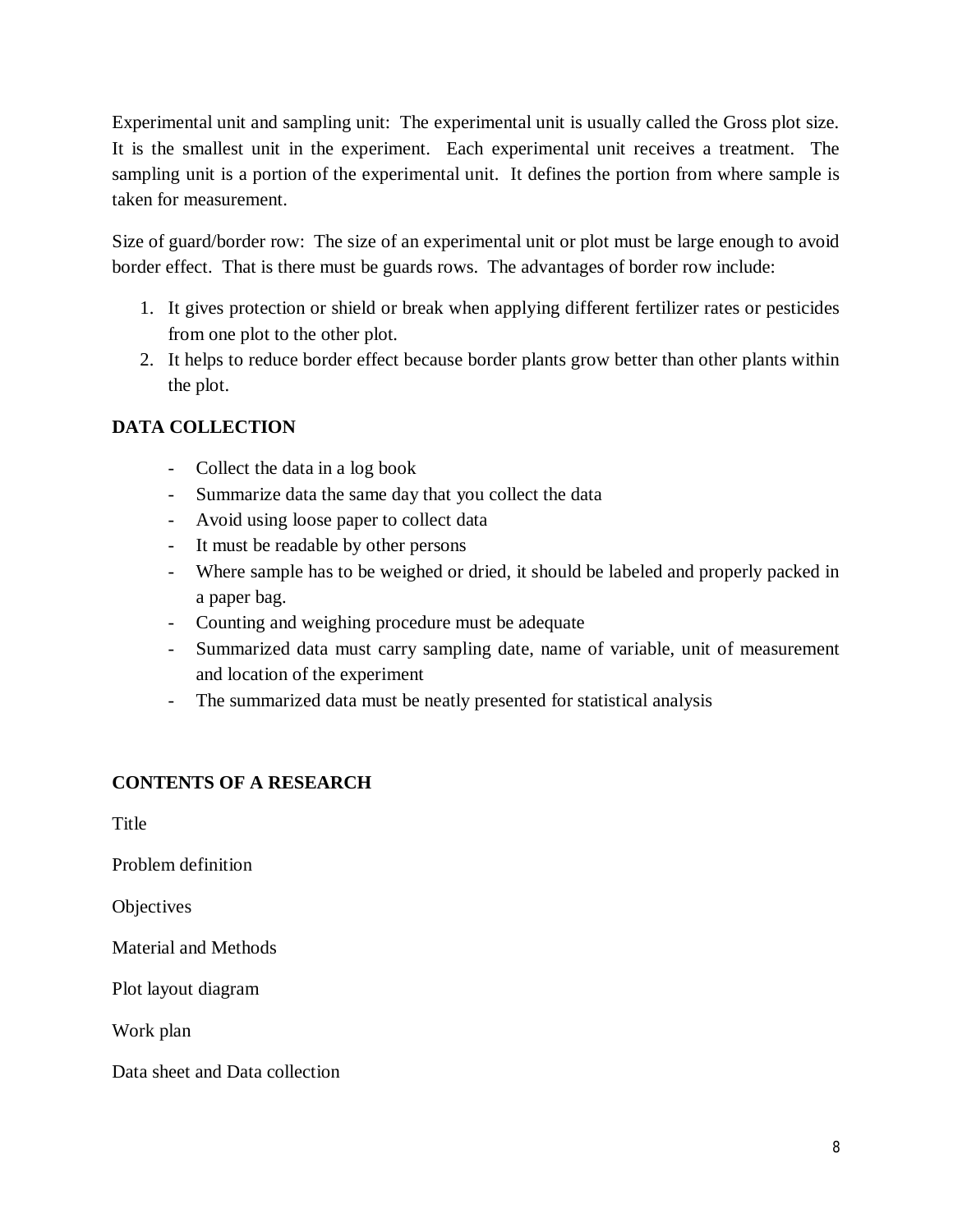Gross and net plots Data analysis Presentation of experimental results

Log frame

The objective of a field experimental is to find scientific means of enhancing the quality and quantity of physical resources for crop production e.g. solar radiation, water, lands, fertility.

Various practices and factors affect or determine crop performance and yield in the field. Such practices and factors include: tillage practices, fertilizer management, water management, pests and diseases management. Field experiments are carried out to determine the best practices that will increase the efficiency of crop production.

A title is formulated from the focus of the subject matter i.e. How can the efficiency of fertilizer be increased in order to get more better crop growth and yield? Title has to be brief, concise and clear. The title should reflect the objectives and the materials or factors being investigated.

*Introduction*: The introduction provides information on the nature of the problem being addressed, the purpose, scope and justification of the experiment. There is no standard format in writing the introduction. The problem being addressed in the experiment must be clearly identified. How the problem was found out should be stated. What and where attempts have been made to solve such problem, if any and why it is still important to carry out the experiment. The scope of the experiment is the extent to which the identified problems for which the experiment being proposed will be tackled. It is important state what had been done or achieved by similar experiments in the past and what remains to be done. The introduction should also state why this study is important or what will be the importance of the solution to the problem that is being addressed.

*Objectives*: The objective or objectives of the experiment are stated at the end of the introduction. It is still a part of introduction. It cannot be omitted in good report writing. The objective spells out briefly and accurately the specific focus of the problem that the experiment wants to solve. In order words the objective states the question the experiment wants to answer.

*Literature Review*: This is the process of searching for information on previous studies on the topic and materials under investigation. The most important source of research information is Journal Publication, followed by books and then the internet. In reporting an experiment it is always vital to provide a review of literature to ensure that the investigator or researcher is familiar with progress and most recent developments in the chosen field of research. Literature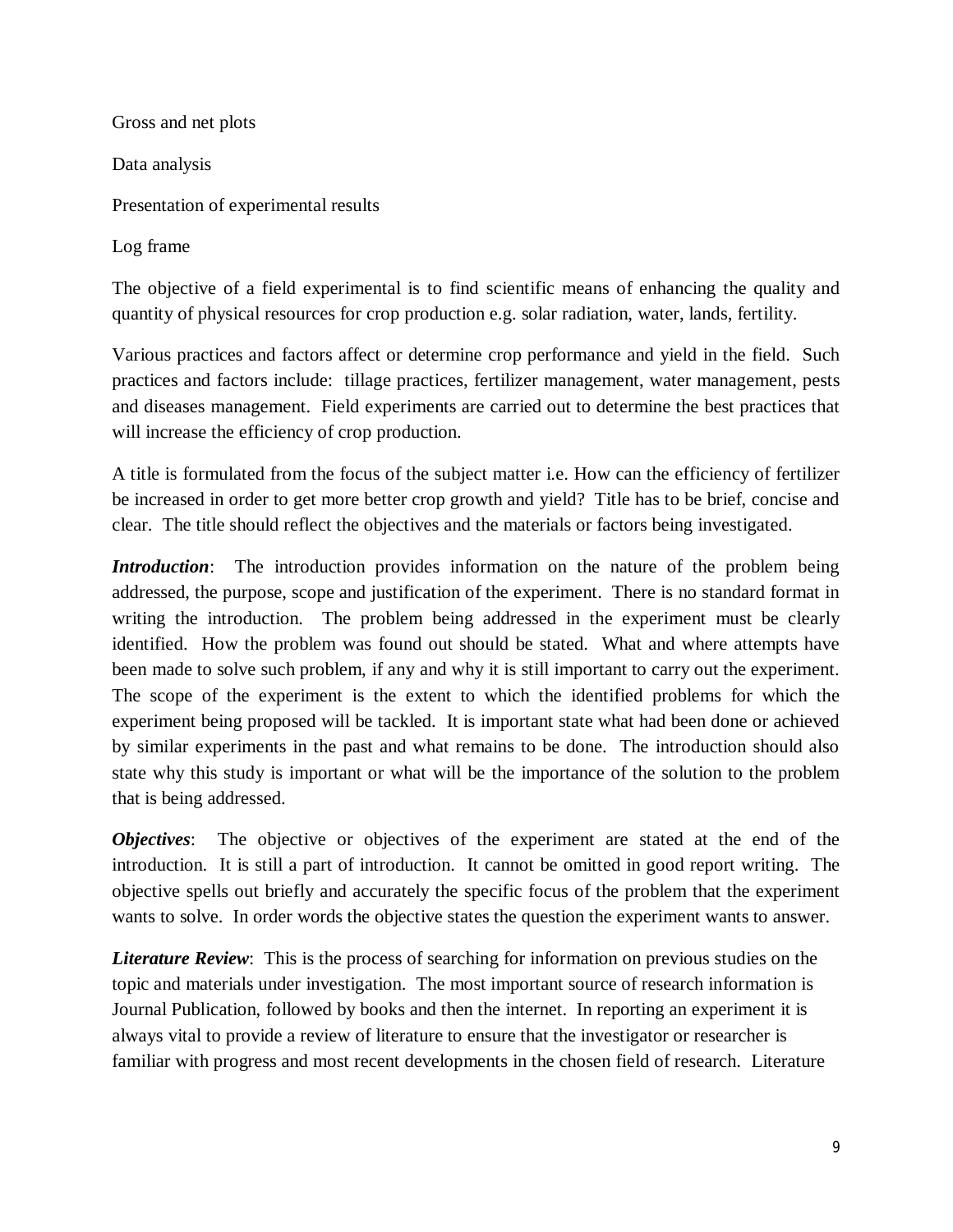review also prevents the duplication of research efforts. It also helps to improve the choice of materials and experimental methods.

*Material and Methods* The area, location and duration of the experiment must be stated. It is very important to describe the location, the climatic conditions of the site and the soil type. The type of land preparation, the plot size, description of treatments and factors used as well as the experimental design and number of replications used should be stated. The duration of the experiment must be stated.

Material: Information must be provided on the general cultural practices, such as land preparation, fertilizer application and control of weeds, insects and other pests that my interfere with the experiment. The rate per hectare of blanket applications of fertilizer, insecticides, herbicides and others used should be stated. The name of crop varieties used and the source of the seeds or planting materials should be stated.

# Experimental design

Randomization and Field Orientation: State the specific design you want to used including number of factors, treatments and the number of replicates. It is important to state the dimension of the net plot and the gross plot size.

Treatment: State the number of treatments and how the treatments were applied. The treatments must be described e.g. crop varieties or fertilizer levels or plant populations or different concentrations of insecticides or chemical used.

Land preparation: Mention how the land was prepared. Hand clearing, bush burning or ploughing and harrowing or with the use of herbicide.

Fertilizer management: You have to state clearly the kind, the time, the rate and how it will be applied.

Weed management: You must describe fully the method of weed control. If herbicides are use, the kind, rate and time and how the herbicide is to be applied, the number of time and the stage of cultivation must be stated.

Insect and Disease Control: State time, rate, kind and how to apply chemical to control pest and disease. It is important to include target insect to be controlled.

Data Collection: Data to be collected must be stated and the intervals or growth stages when the data will be collected should also be stated before the experiment starts. In some experiments, unexpected situations may warrant taking additional data than what was contained in the project proposal.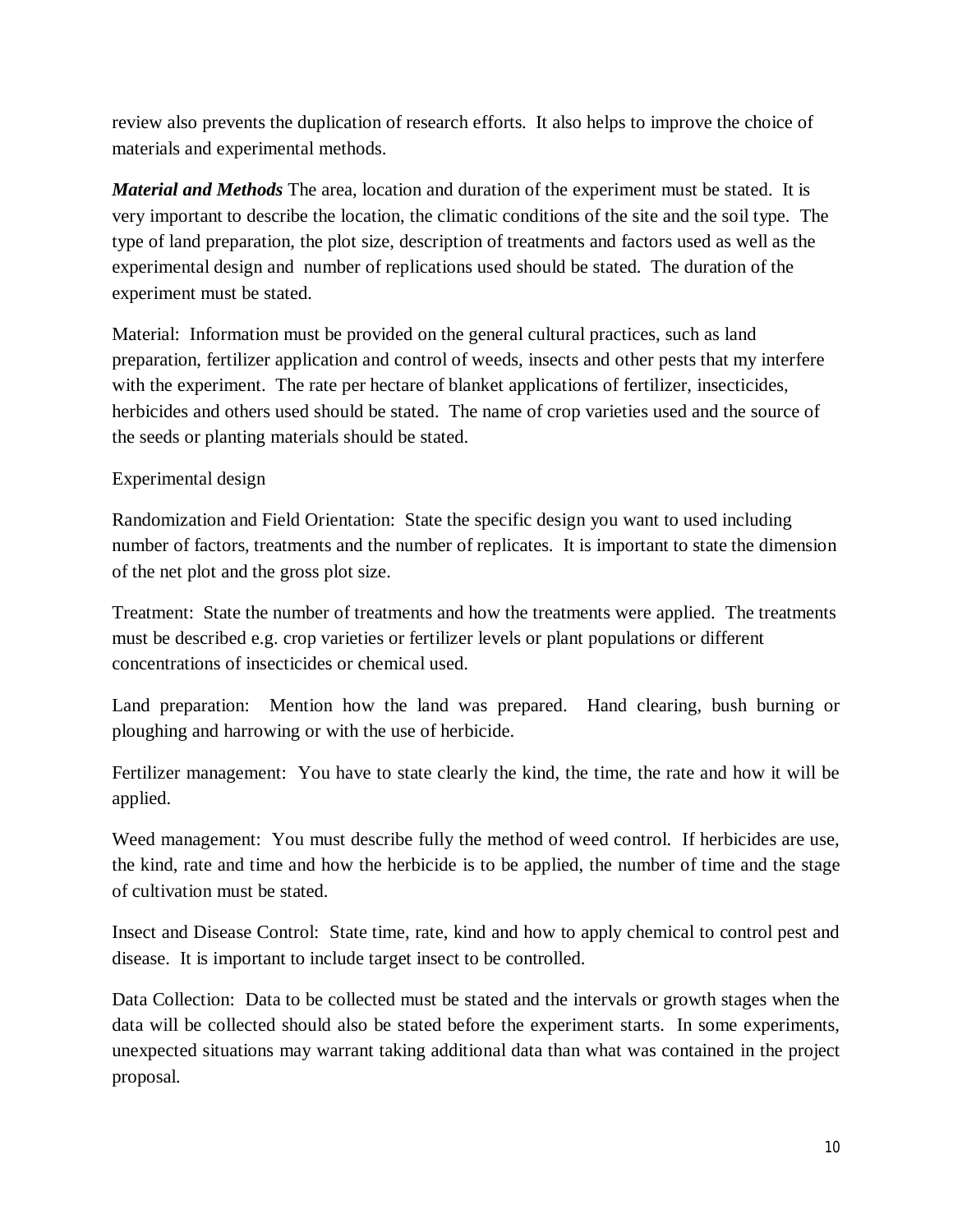Harvesting: This must be done at the approximate time. The method of harvesting, sampling procedure, sample size, method of sampling should be stated where necessary. The entire plant stands in a plot from GROSS PLOT size. The proportion of the gross plot size to be sampled is referred to as NET PLOT. The discard or border rows surround the plot to prevent injuries or other form of interferences with the gross plot size. Harvest is done anytime after physiological maturity.

POST HARVEST HANDLING: Indicates whether the samples will be weighed fresh or dry. If dry state whether it is sun dried or it is going to be oven dried. If it is to be oven dried, at what temperature?

**DATA ANALYSIS:** State the statistical methods to be used in analyzing the data e.g. analysis of variance, mean separation, correlation or regression.

# **SOURCES OF VARIATION IN FIELD EXPERIMENT**

This is can be called variation or variability

- Variability in biological material: Agricultural experiments. Involve biological materials. Biological materials are highly variable in size, weight and response to the same environmental resources e.g. a given seed lot, a variety of cowpea or maize. A seed lot from the same variety can't have the same weight for every seed. The seed size, seed weight, germination date, germination rate are different among seeds within the same seed lot.
- The soils on which plants grow are also not homogenous in texture, nutrients content and organic matter etc. All these will increase variability of the growth of the plant and therefore the data to be collected.
- Lack of uniformity in treatment application: Some treatments can't be completely uniform e.g. you can't have the same size of yam tuber.
- Uncontrollable factors: There are uncontrollable or unforeseen problems that arise in field experiment which can increase variability in the data or distort the result from the experiment e.g. stealing, attack by rodents, pests, diseases, nematodes infestation.

These above sources of variation introduce what is called experimental error or residual effect in field experiments. Residual effect is due to the normal variation in biological materials and other causes outlined above.

In order to minimize residual error there is the need to increase the precision of an experiment.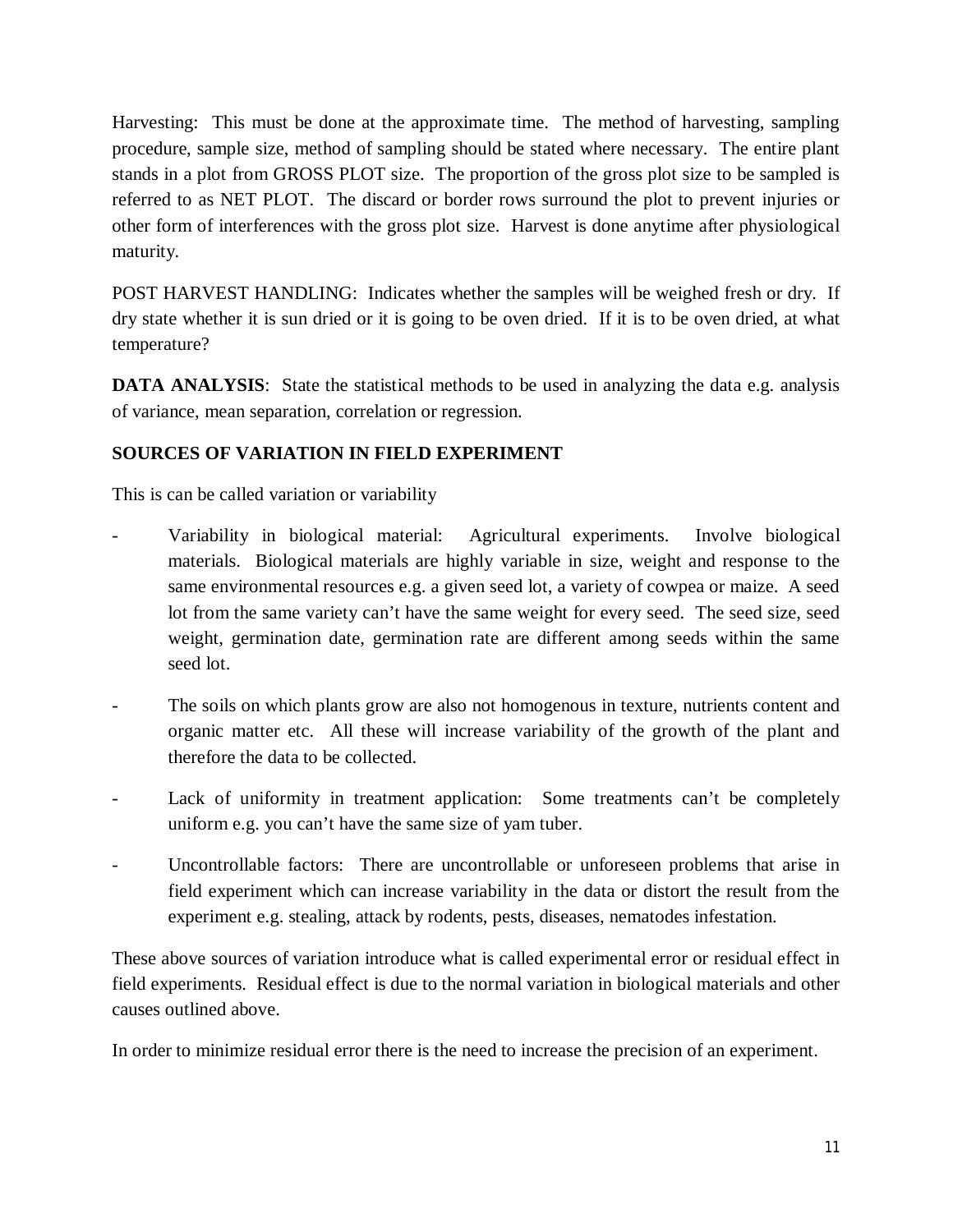- 1. Problem of soil heterogeneity (slope of the land) you must look at the vegetation of the land on which the experiment is going to be carried out before it is ploughed. After ploughing and harrowing, look at the soil texture in terms of the proportion of sand, silt and clay and you may carry out chemical analysis of the plots. Through the understanding of the vegetation or soil heterogeneity, the experimental plot can be stratified, such that each replicate of the experiment can be placed on different but relatively homogenous soils.
- 2. Uniformity trial is a trial or experiment that is carried out or run before the real experiment. The purpose is to even out the soil fertility by planting a crop that can take up all the nutrients in the soil prior to the implementation of the real experiment. Uniformity trial is usually carried out prior to setting up a fertilizer trial or experiment. Uniformity trial can be statistically analysed as if real treatments have been imposed.
- 3. Choice of appropriate design. Different designs can be used to carry out different experiments. The choice of experimental design depends on the heterogeneity or otherwise of the soil. Some designs can be used to correct the defects in the field. Such defects like soil heterogeneity. The field environment is not so homogeneous. Unlike the green house. Your design must be able to capture the variability on the field.
- 4. Randomization: Can be defined as giving all treatments equal chance of falling into any plot in the field. There are different methods of randomization e.g. testing different kinds of herbicides on maize plot. You can use card, disc and table of random numbers etc to carry out randomization. You can randomize (n-1) which is called the degree of freedom. The extent to which you can randomize is 0-1. A disc which four side is called tetrahedron.
- 5. Ensuring uniformity of experimental materials e.g. Yam cuttings, cassava cuttings.
- 6. Collection of additional data: This is data that was not planned to be collected. If or instance some plots were attacked by rodent or insect, you have to do is to score the damage of the rodent or insect attack e.g. the scores can be attack, low attach, severe attack, very severe attack with scores of 1,2,3,4,5 respectively. In co-variance analysis, you use the additional date (score) to adjust or correct your actual data. The co-variate (addition data) can be used to correct your actual data (yield) with covariance analysis.
- 7. Treatment Levels: In selecting treatment levels, ensure the treatment levels are as wide as possible.
- 8. Plot Size: Sizes or experimental unit or plot must be large enough to overcome heterogeneity in the field and to accommodate destructive sampling.
- 9. Replication: In an experiment it's good to have 1-8 replicates.

#### Merits of Replication

1. Helps to remove the problem of soil heterogeneity by calculating and removing what is called block effect from the sources of variation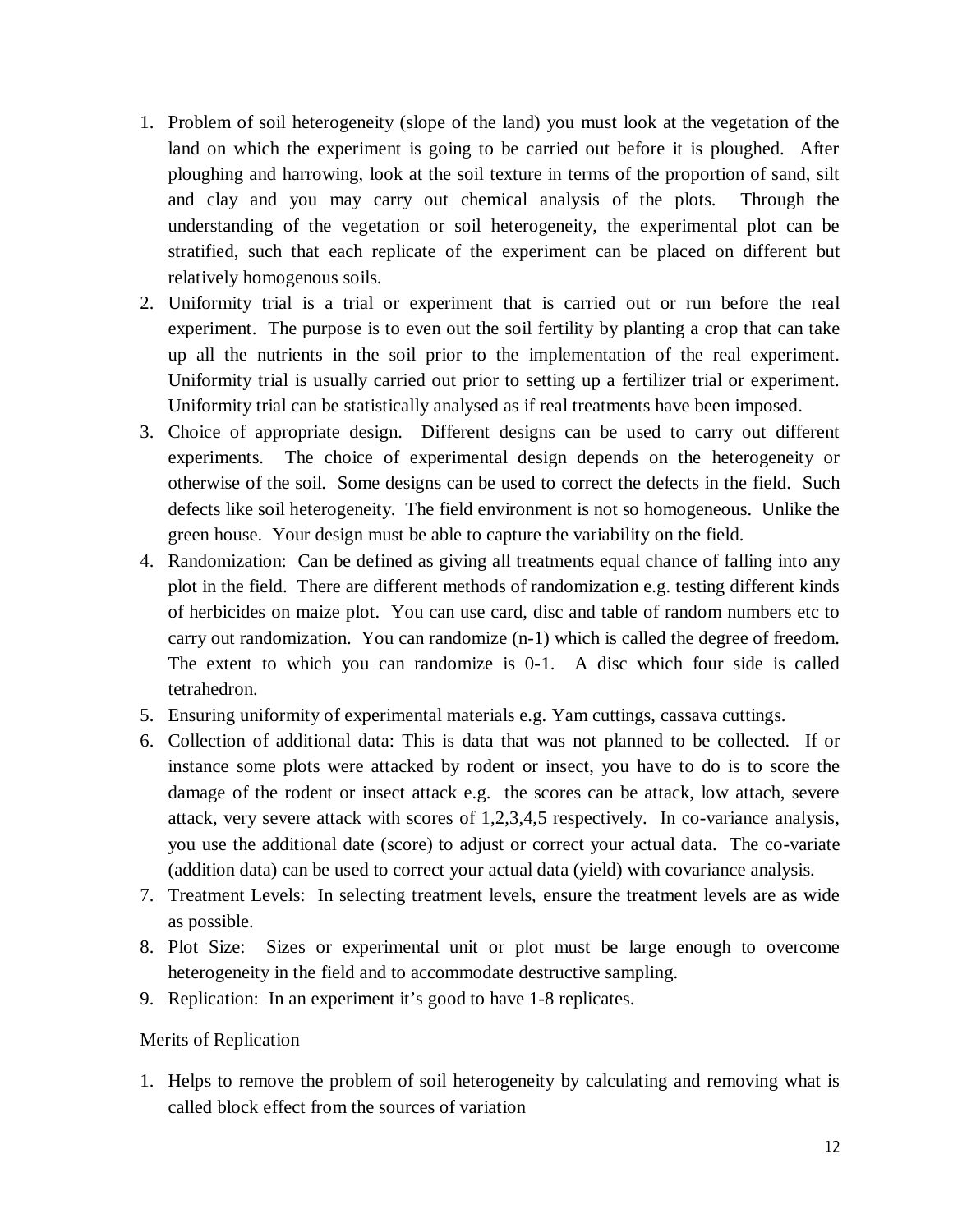2. It reduces the value of the error. The smaller the residual error, the more it's easy to recognize the significant differences and vice-versa.

# **Methods of Reducing Experimental Error**

- 1. Choice of appropriate design
- 2. Randomization
- 3. Replication
- 4. Uniformity trial
- 5. Collection of additional data
- 6. Co-variance analysis
- 7. Careful selection of treatments
- 8. Selection of correct experimental unit.

# **DIFFERENCE BETWEEN ACCURACY AND PRECISION**

Experiments are conducted to obtain specific information as an addition to knowledge e.g. how will new varieties of cowpea respond to nitrogen fertilizer. These questions require setting up experiment to get specific answer to such question.

An experiment that was badly planned or poorly implemented will not give the right answers.

Badly implemented experiment lacks the precision required to detect treatment effect e.g. whether, 90kg of Nitrogen applied to maize is not as good as 120kgN applied to maize. Inaccuracy and lack of precision are problems in poorly conducted experiment.

## **PROBLEM OF PRECISION (ACCURACY/INACCURACY**

Accuracy refers to the ability of a scientist/student to carry out or measure precisely what is intended to be measured.

To collect data in the field you need to prepare a data sheet like the one below:

Name of experiment: Cowpea/maize intercropping

Observation: Cowpea dry matter yield

Date: Nov. 24, 2005

| Treatment | Rep 1 | Rep 2 | Rep 3 | Rep 4 | Xn |
|-----------|-------|-------|-------|-------|----|
| 0KgN      |       |       |       |       |    |
| $4.5$ KgN |       |       |       |       |    |
| $9.0$ KgN |       |       |       |       |    |
| 120KgN    |       |       |       |       |    |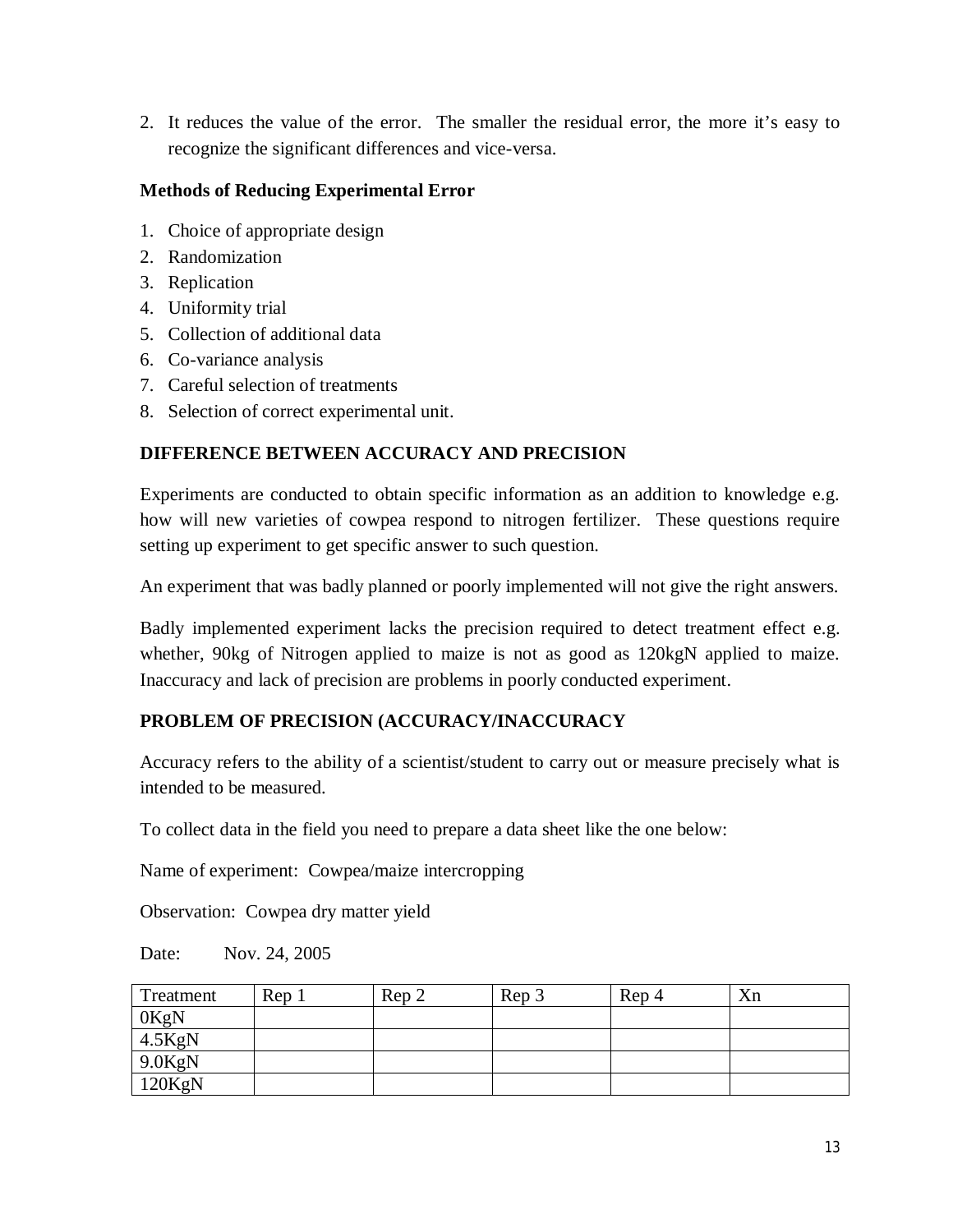You must keep accurate records. Accuracy is about how you carry out your weighing and measurements without any systematic error. When you weigh, there must be no systematic error in the weight (make sure the balance is not faulty). Another source of systematic error occurs when you approximate your figures.

Accuracy also means that when you are planting, the planting and treatment must be carried out accurately. Such inaccuracies will affect the result of your data and the results from the experiment.

Inaccuracies introduce large variability in experimental data. Variability that was not due to treatment or factor under study. Such large and undesirable variation will increase experimental/residual error.

Inaccuracy will increase experimental error and decrease precision. Precision in experimentation means getting the experimental procedure right such as choice of right design make sure that there is correct randomization, replication etc . to minimize experimental error.

It is important to differentiate between accuracy and precision.

Accuracy: is the ability of a student to carry out or measure precisely what is intended while precision is the ability of a student to get the experimental procedure right, such as choice of right design.

# **EXPERIMENTAL DESIGNS**

- Completely Randomization Design (CRD)
- Randomized Complete Block Design (RCBD)
- Latin square
- Split plot design
- Split-split plot design
- Split block design

For each of the above designs it is very important to be:

- Randomize the treatments or factors within each design
- Label the plots in the field
- Know the advantages and disadvantages of each design
- Able to collect the data correctly on the field
- Know the sources of variation
- Assign correct degrees of freedom for sources of variation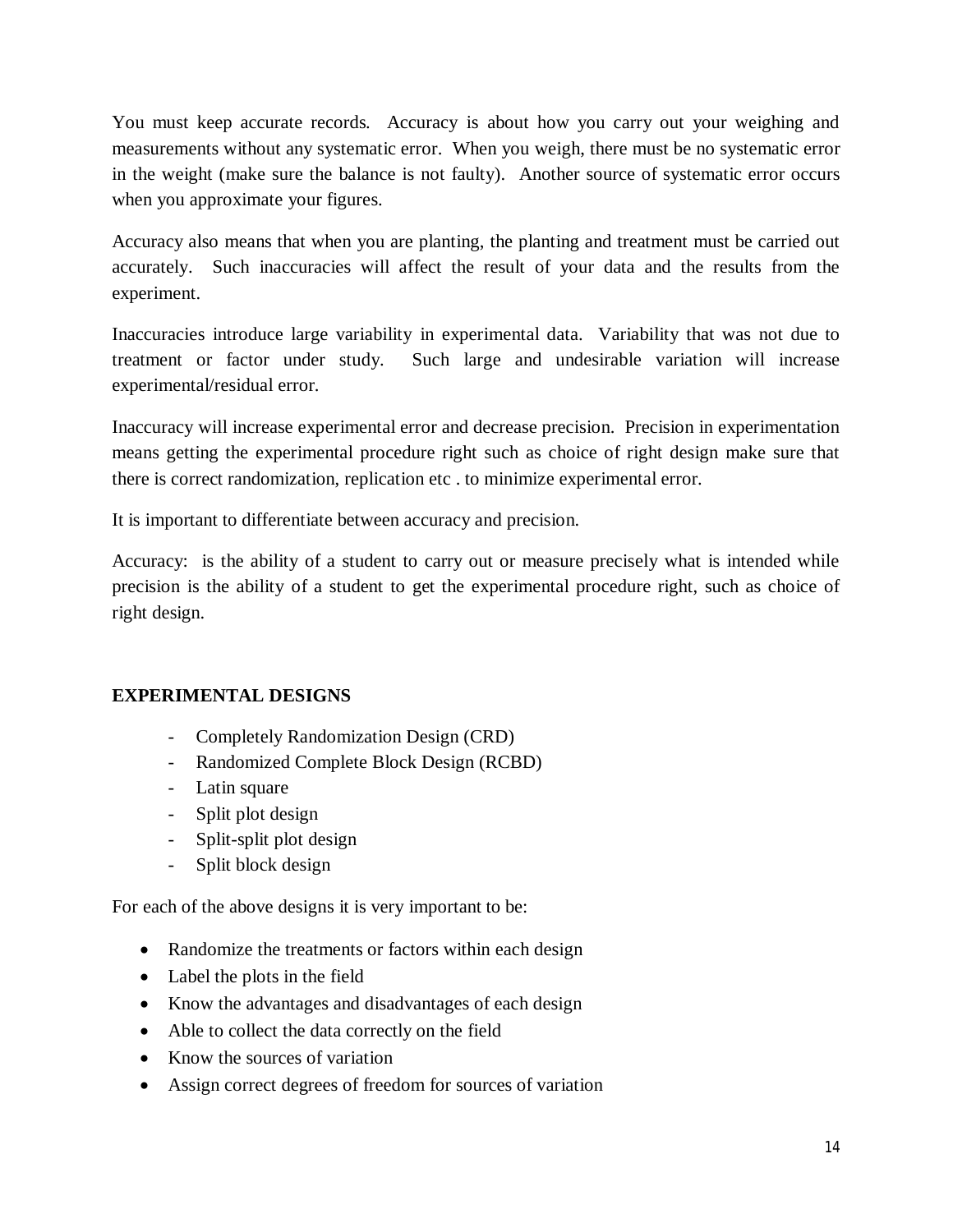- Able to calculate Sum of Squares for each variation
- Calculate Mean Squares
- Compute error or Error Mean Square
- Calculate F-Ratio
- Test for Significance
- Separate Means

# **COMPLETELY RANDOMIZATION DESIGN (CRD)**

It is the simplest design. It is good for laboratory, green house and pot experiments. It is therefore suitable or efficient where conditions are homogenous. In the design, as many treatment can be used because of its simplicity and flexibility.

Disadvantages: It doesn't give a very good measure of experimental error i.e. it has low error precision where experimental material or environment is heterogeneous.

Randomization in CRD

Rhizobium strains

| USDA 1         |  |    | v |
|----------------|--|----|---|
| USDA 33        |  |    |   |
| USDA 44        |  |    |   |
| USDA 75        |  | 14 |   |
| Control strain |  |    |   |

The randomization of treatments in a 4 x 4 Latin square is as shown:

| Rep I | Rep II | Rep III | Rep IV |
|-------|--------|---------|--------|
|       |        |         |        |
|       |        |         |        |
|       |        |         |        |
|       | A      |         |        |

The heterogeneity that Latin square can control in two directions could be in the environment (soil) or planting material or both soil and planting material.

e.g. (1) Soil that slopes in two directions

(2) Slope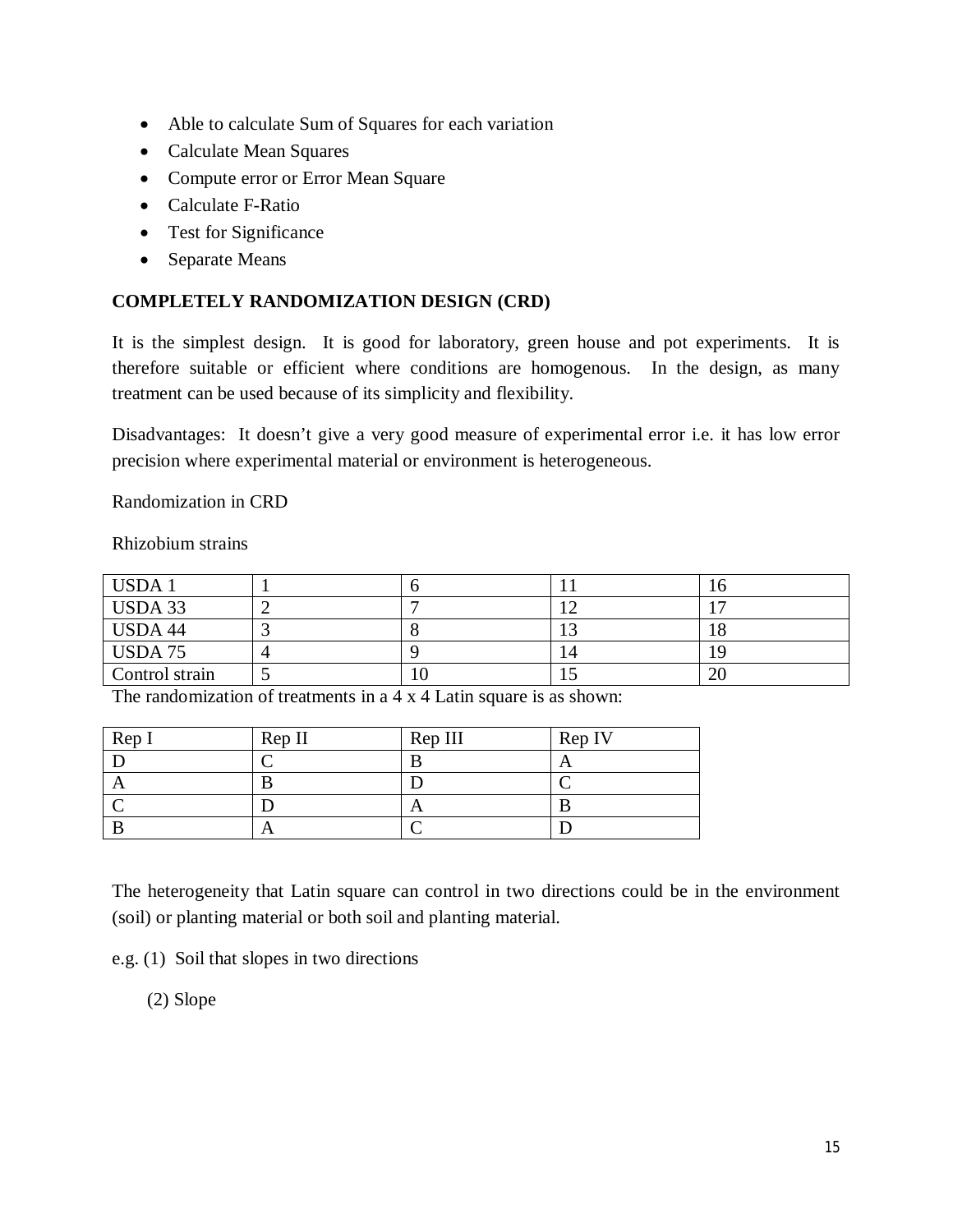# **LATIN SQUARE DESIGN**

# Advantages

- 1. Takes care of heterogeneity in 2 directions
- 2. Has more precision than CRD and RCBD

#### The Disadvantages

- 1. The number of rows must be equal to the number of blocks (columss and equal to number of treatments).
- 2. Therefore it becomes cumbersome to analyse when the number of treatments exceed five or six.

## The Design

Because of the number of rows and columns must be equal i.e. square the design could be a 3 x 3 or 4 x 4 or 5 x 5 0r 6 x 6 Latin square in one direction and water table in another direction.

3. Only slope in one direction but the other heterogeneity in the planting material e.g. cassava cutting or yam tuber cut into different maturity stages and different stages put into different blocks.

## **SPLIT PLOT DESIGN**

This is strictly spreading an arrangement of treatments rather than a design. The slip plot arrangement is in RCBD. The number of replication can be as many as desirable. Usually between 3 or 4 or 5.

## Advantages

- 1. The split plot design is very useful for a two-factor trial or experiment particularly where special consideration is given on the ease or convenience of arranging the factors and treatments in the field. In such situations RCBD will not be a convenient design.
- 2. Because of its flexibility the randomization and application of treatments in the field is much earlier and more convenient that for standard RCBD.

The Main Disadvantages are:

- 1. It is commonly used for two factors only. Although an expert in biometrics can use it for trials involving 3 or four factors
- 2. The precision for testing the significance of treatment differences as main plot and sub plot levels are different. The precision being higher for subplot treatments than for main plot treatments.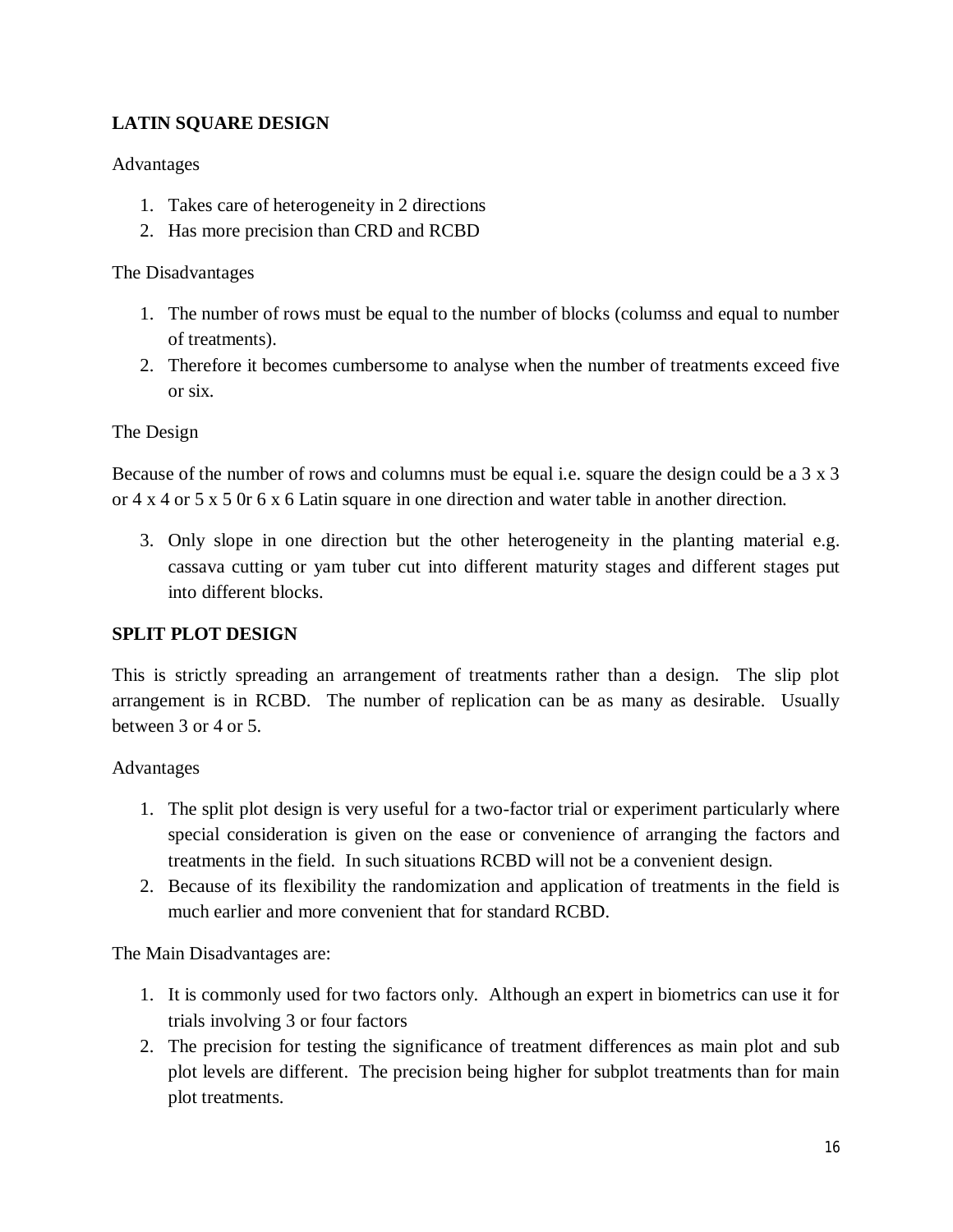3. The calculation of missing plot values can be more cumbersome.

Assuming you want to evaluate the effectiveness of three contact insecticides on four varieties of cowpea in the control of flower and pod eating pests.

If you have a 3 x 4 factorial arrangement of treatments, how do you randomize this is a split plot design.

The factorial combinations could be 2 x 3, 2 x 4, 3 x 4, 3 x 5 etc. The number of replicates could be 3 or 4.

The decision about what factor to put in the main plot or in subplot is determined by:

- (1) Ease of assignment of treatments e.g. performance of maize varieties on two different land preparation methods will require putting land preparation method in main plot because it will be easier to do so.
- (2) Put the more important factor in subplot with higher precision so that treatment differences can be easily detected.

Before any experiment we must state the null hypothesis which will apply to every observation or variable measured in the experiment (Plant height, leaf area, dry matter yield, grain yield, score of pathogen infection etc).

$$
208^2 + 224^2 + 272^2 + 224^2 - CF
$$

4

 $= 576$ 

ANOVA Table

|              |     |           |           |           | Require F |      |
|--------------|-----|-----------|-----------|-----------|-----------|------|
| <b>SV</b>    | D.f | <b>SS</b> | <b>MS</b> | Obs.F     | 5%        | 10%  |
| Total        | 15  | 854       |           |           |           |      |
| <b>Block</b> |     | 576       | 192.0     | $24.69**$ | 3.86      | 6.99 |
| Treat        |     | 208       | 69.3      | $8.91**$  |           |      |
| Error        |     | 70        | 7.78      |           |           |      |

Compare the precision, error value (FMS) in CRD (53.8) with RCBD 7.78 and the effect on Fratio.

Also the residual is obtained by sweeping Treatment mean and then Block means.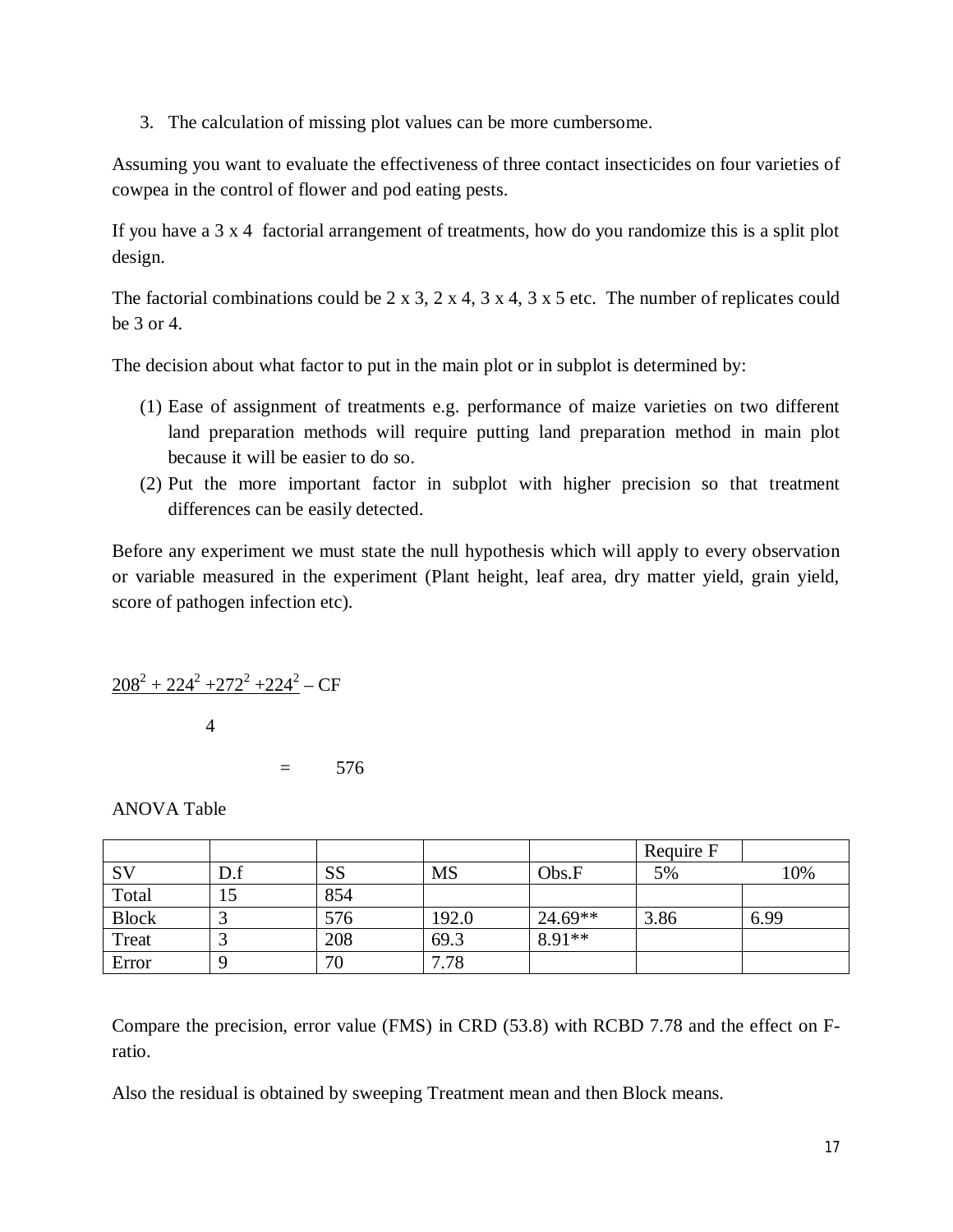It is wrong and unacceptable to use a design that you did not use to implement a trial to analyse the data.

Mean Square for Error or Error Mean Square

MSE represents variability among capital units that remains after removal of other sources of variation.

This Residual effect or MSE can be seen by removal or sweeping technique if block effect and then removal of treatment effect.

Block 1 effect is block means – GM:  $X_b$  -  $X_g$ 

| 52          | 58 | -b: which should be subtracted from each variety in BL 1 |     |       |  |  |
|-------------|----|----------------------------------------------------------|-----|-------|--|--|
| I           |    |                                                          |     |       |  |  |
| $47 - (-6)$ |    | 53                                                       |     |       |  |  |
| $50 - (-6)$ |    | 56                                                       |     |       |  |  |
|             |    |                                                          |     |       |  |  |
| $57 - (-6)$ |    | 63                                                       |     |       |  |  |
| $54 - (-6)$ |    | 60                                                       |     |       |  |  |
|             |    | Block II effect $56 - 58$                                | $=$ | $-2$  |  |  |
|             |    | Block III effect $68 - 58$                               | $=$ | $+10$ |  |  |

Block IV effect  $56 - 58$  =  $-2$ 

Varieties with Block effect removed

|       |     |     | Ш   |     | Total | Mean |
|-------|-----|-----|-----|-----|-------|------|
|       | 53  | 54  | 53  | 53  | 212   | 53   |
| ٧٥    | 56  | 56  | 57  | 59  | 218   | 57   |
| V2    | 63  | 55  | 59  | 59  | 236   | 59   |
| $V_4$ | 60  | 67  | 64  | 61  | 252   | 63   |
|       | 232 | 232 | 232 | 232 |       |      |
| Mean  | 58  | 58  | 58  | 58  |       |      |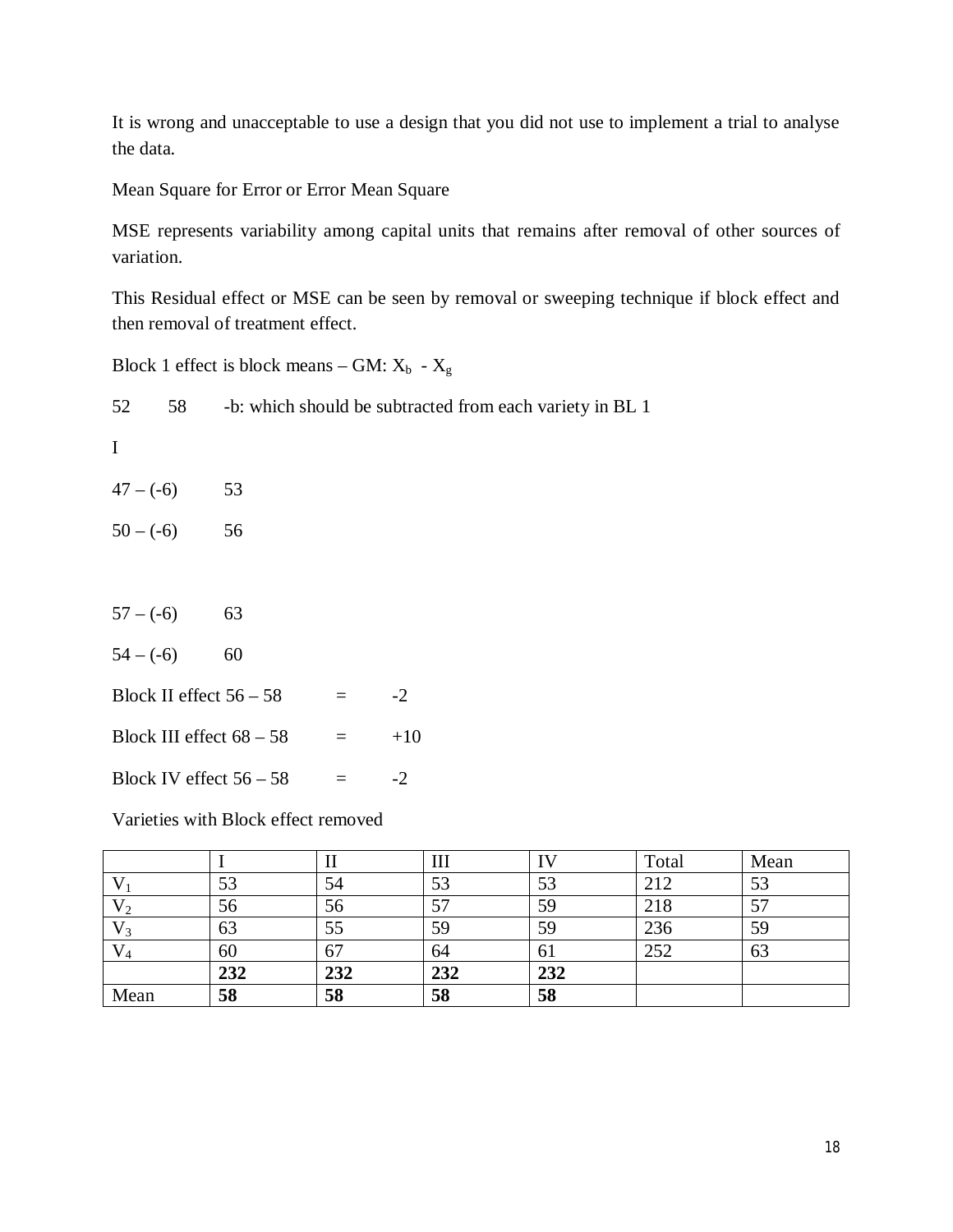# Removal/Sweeping Away of Treatment effects

|                          | 53                       | 58 | $\overline{\phantom{0}}$ |
|--------------------------|--------------------------|----|--------------------------|
| ി                        | $\overline{\phantom{a}}$ | 58 |                          |
| ່າ                       | 59                       | 58 |                          |
| $\boldsymbol{\varDelta}$ | 63                       | 58 |                          |

Removal of Treatment effects from the above table to get the next table corrected now for block or treatment effects

|              |    |                          | 111     | <b>TY</b> |            | $\overline{ }$ |
|--------------|----|--------------------------|---------|-----------|------------|----------------|
|              | 58 | 59                       | EП<br>◡ | 58        | າາາ<br>⊿ب∠ | 58             |
|              | 57 | $\overline{\phantom{a}}$ | 58      | 60        | 232        | 58             |
|              | 62 |                          | 59      | 58        | 232        | 58             |
|              | 55 | 62                       | 59      | 56        | 222<br>232 | 58             |
| $\mathbf{v}$ | 58 | 58                       | 58      | 58        | 58         |                |

Mean square for error is the

Square of each residual

 $4(4) - (4-1) - (4-1)$ 

Total (Treat) (Block)

 $(58 - 58)^2 + 59 - 58^2$  ……….. '  $(56 - 58)^2$ 

$$
1(4) (4) - 1[-4 - 1 - (4-1)]
$$

 $= 70/9$ 

= **7.78**

ANOVA in Latin Square 4 x 4 LS

| Rep I            | Rep II          | Rep III    | Rep IV          | Total X |
|------------------|-----------------|------------|-----------------|---------|
| $\overline{D54}$ | C65             | <b>B67</b> | A51             | 237     |
| A47              | <b>B54</b>      | D74        | C57             | 232     |
| C57              | D <sub>53</sub> | A62        | <b>B57</b>      | 229     |
| <b>B50</b>       | A52             | C69        | D <sub>59</sub> | 230     |
| Total<br>208     | 224             | 272        | 224             | 928     |

ANOVA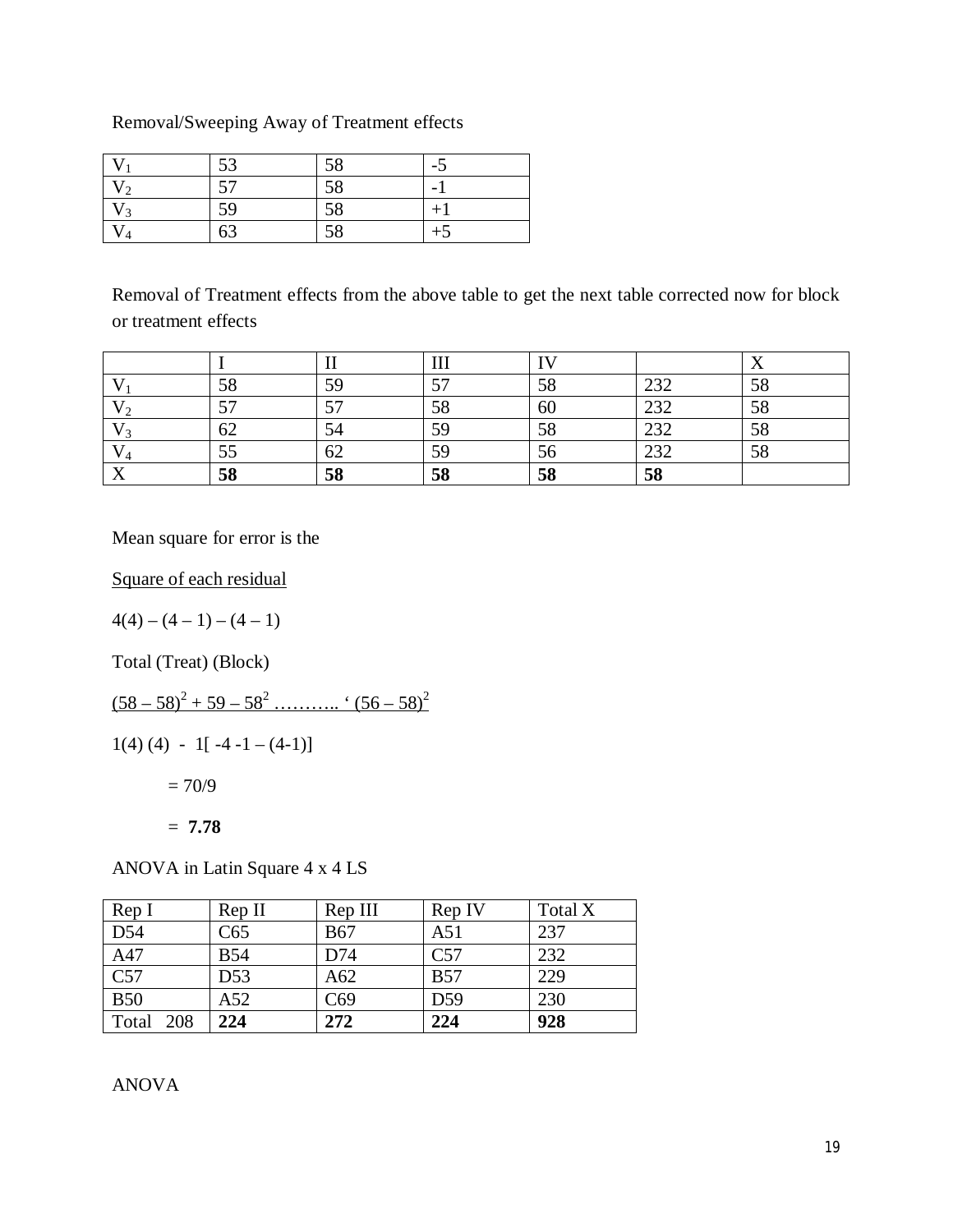| S.V.       | D.F                     | <b>SS</b> | <b>EMS</b> | Feal | F Tab |      |
|------------|-------------------------|-----------|------------|------|-------|------|
| Total      | 15                      | 854       |            |      | 0.05  | 0.01 |
| Column     | 3                       |           |            |      |       |      |
| <b>Row</b> | 3                       |           |            |      |       |      |
| Treatment  | $\overline{\mathbf{3}}$ | 208       |            |      |       |      |
| Error      | 6                       |           |            |      |       |      |

#### **ANALYSIS OF FACTORIAL EXPERIMENT**

What is very important in factorial experiments or even single factor experiment is that:

- (1) The total for each factor and the totals for the interactions must be clearly identified
- (2) The number of varieties that add up to give the totals for each factor or interaction should be used as the division for the square of the variable before the C.T. is subtracted.
- (3) Otherwise the sum of squares will be wrong (larger or smaller in value or negative)
- (4) The SS is **never** negative for any source of variation because it is the square of deviations from the mean or sum of square.

Assuming I have the following

- 2 x 3 factorial mean A at 2 levels, B at 3
- 3 x 2 factorial mean A at 3 levels, B at 2
- 3 x 2 factorial mean A at 3 levels, B at 3

The null hypothesis for this experiment is that none of the four varieties is in anyway better or superior to the other

|                 |  |                         | Ho: $Xv1 = Xv2 = Xv3 = Xv4$                        |
|-----------------|--|-------------------------|----------------------------------------------------|
|                 |  |                         | Ho: Tv $=$ V2 $=$ 0. Treatment positive if is zero |
| Ho: Ti = $Vi/0$ |  |                         |                                                    |
|                 |  | Ho: $Xv1 = Xv2 = Xv3 =$ | Xv4                                                |

The linear Model for CRD

The values  $Xy = h$ ave a mean, a treatment effect and a residual variation.

$$
Xy = Xy + Ti + Ei
$$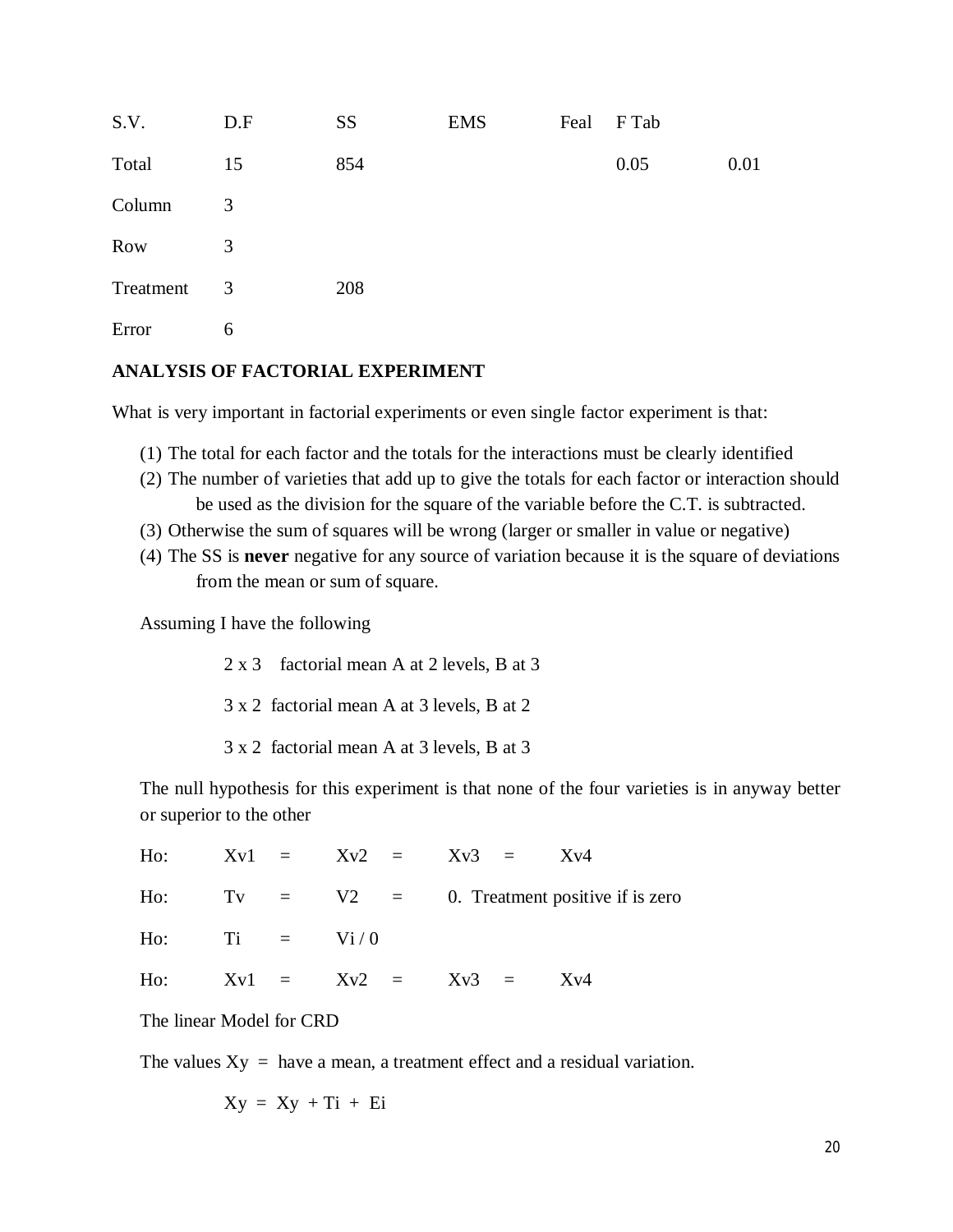Where Xy is any of the values in the sixteen experimental plots.

The Linear Model for CRD

 $Xy = Xy + Ti + Bi + cy$ 

 $Xy =$  is the mean – or Grand mean

Ti is Treatment effect

Bj is Block effect

Eij is error term or residual effect

Linear Model for Latin Square

 $Xijk = Xijk + Ti + Rj + Ck + eijk$ 

Take any value  $67 = 58 + 5 + 1 + 2 + 3$ 

Ti = Treatment effect

 $Rj =$  Block or Column effect

 $CK = Row effect$ 

Eijk = is error term

Plant height (cw) or maize varieties to  $60$  DAP in four replicated  $+$  CRD

|                |    | п  | Ш  | I٧ | Total                          | △     |
|----------------|----|----|----|----|--------------------------------|-------|
| V1             | 47 | 52 | 62 |    | 212                            | 53    |
| V <sub>2</sub> | 50 | 54 | 67 | 57 | 228                            |       |
| V <sub>3</sub> | 57 | 53 | 69 | 57 | 236                            | 59    |
| V <sub>4</sub> | 54 | 65 | 74 | 59 | 252                            | 63    |
|                |    |    |    |    | $928$ (Grand $\vert 58$ (Grand |       |
|                |    |    |    |    | Total)                         | mean) |

 $(X - X)2 = x/t2 - (x)2$ 

$$
\mathbf{n}^{\mathbf{m}}
$$

 $(x - 1)$  n – 1

| Sources<br>ΟÌ | $\blacksquare$<br>D.f | $\alpha$<br>ມມ | MS | F-ratio | $\mathbf{r}$<br>Tab<br>–<br>¬_ |
|---------------|-----------------------|----------------|----|---------|--------------------------------|
| variation     |                       |                |    |         |                                |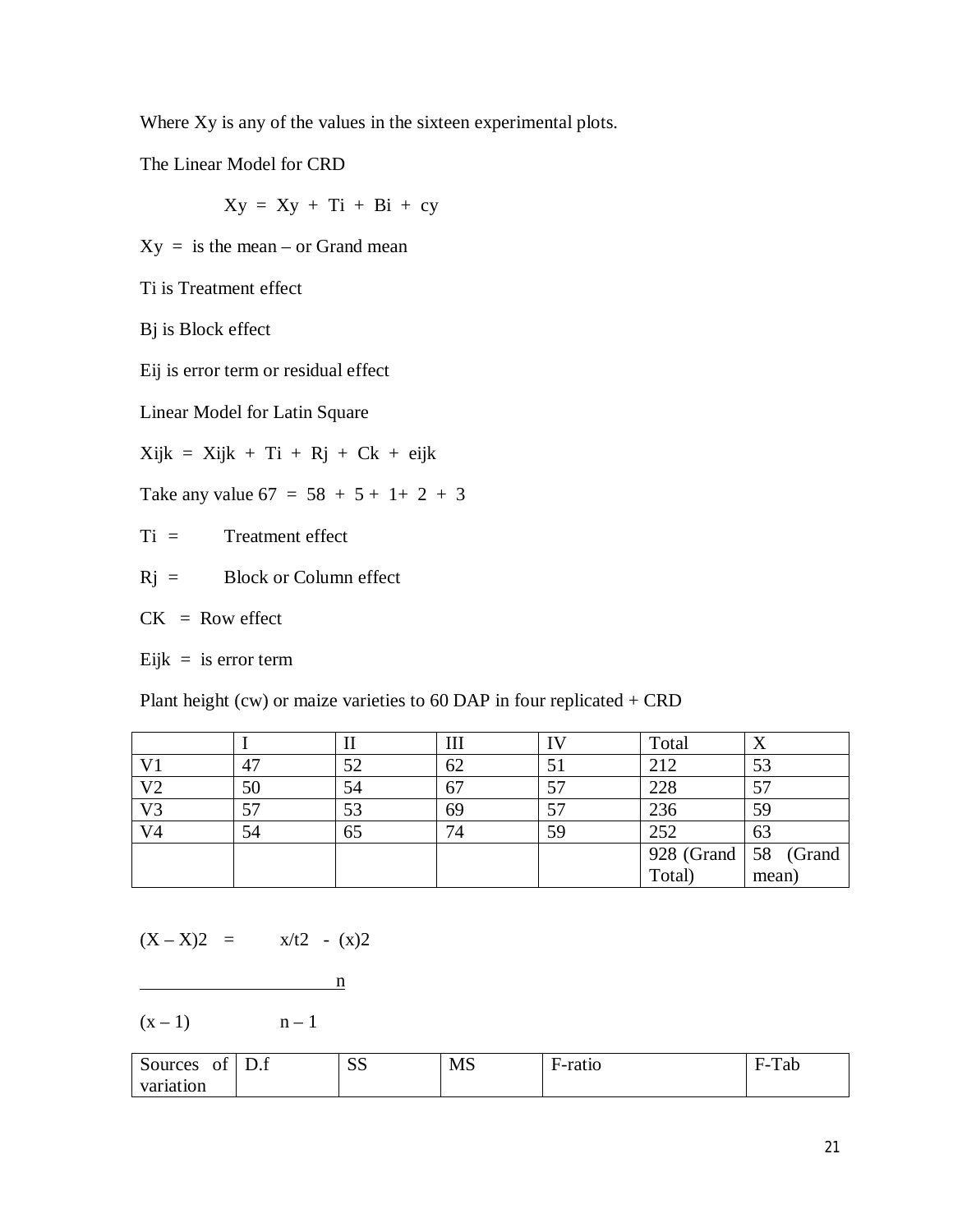| Total     | ⊥ັ                              | 854 |      |                   | %    | %    |
|-----------|---------------------------------|-----|------|-------------------|------|------|
| Treatment | ت                               | 208 | 69.3 | 20<br>1. <i>4</i> | 3.49 | 5.95 |
| Error     | 1 <sub>2</sub><br>┸ <del></del> | 646 | 53.8 |                   |      |      |

 $SST = 472 + 522$  -------------------------------592 - cf

 $CF = 9282 = 53824$  16  $SST = 54678 - 53824 = 854$  $SSt = 2122 + \dots 2522$  - CF 4  $= 54032 - 53824 = 208$ 

SS is always positive if  $-$  ve, it means cf is not correct or  $X2$  is not correct

 $SSe = 854 - 208 = 646$ 

Residuals = Sweep the means from each value

Square the residuals and subtract  $Cf = SSe$ 

Interpretation of data

Data is taken on growth and yield so that growth data can be used to explain yield data.

Does the improved variety have more vigorous growth (plant height) or more leaf no, or layer leaf area or are the leaves more upright to explain why the yield is significantly better than that of other varieties.

| Plant height of maize at 60 DAP in your replicated in RCBD |  |
|------------------------------------------------------------|--|
|                                                            |  |

|                |     |     | Ш   | IV  | Total |            |
|----------------|-----|-----|-----|-----|-------|------------|
| V <sub>1</sub> | 47  | 52  | 62  | 51  | 212   | 53         |
| V <sub>2</sub> | 50  | 54  | 67  | 57  | 228   | 57         |
| V <sub>3</sub> | 57  | 53  | 69  | 57  | 236   | 59         |
| V <sub>4</sub> | 54  | 65  | 74  | 59  | 252   | 63         |
|                | 208 | 224 | 272 | 224 | 928   | $58 = XGM$ |

 $SSB = Bt2 - CF$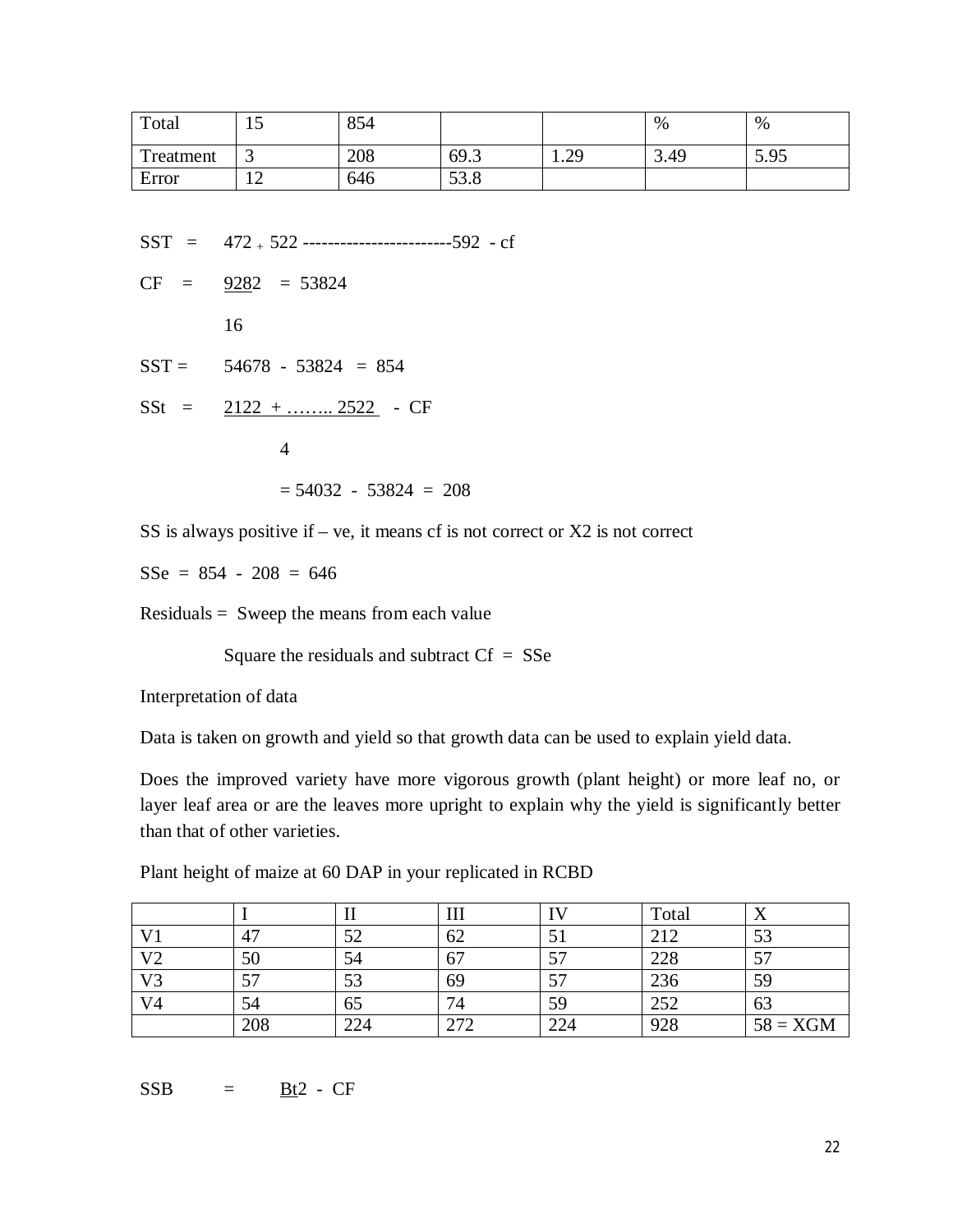4

3 x 4 factorial mean A at 3 levels, B at 4

4 x 3 factorial mean A at 4 levels, B at 3

2 x 2 x 4 factorial mean that A, B & C are at 2, 2 & 4 levels respectively.

For A at 3 level and B  $@$  2 levels, the treatments for the experimental units are generated as follows:

| A <sub>1</sub> | B1 | $=$ $-$                   | A1             | B1 |  |
|----------------|----|---------------------------|----------------|----|--|
|                | B2 | $\equiv$ 1000 $\pm$       | A1             | B2 |  |
| A2             | B2 | $\mathbf{r} = \mathbf{r}$ | A2             | B1 |  |
|                | B2 | $=$                       | A2             | B2 |  |
| A <sub>3</sub> | B1 | $=$                       | A3             | B1 |  |
|                | B2 | $=$                       | A <sub>3</sub> | B2 |  |

Note that simple effects can be algebraically calculated. This is not part of ANOVA.

|                                                 | B Effect $A1B1 + A2B1 + A3B1 - A1B2 - A2B2 - A3B2$ |
|-------------------------------------------------|----------------------------------------------------|
|                                                 | A2 effects $A2 B1 + A2 B1 - A1 B1 - A2 B2$         |
|                                                 | A3 effects $A3 B1 + A3 B2 - A2 B1 - A2 B2$         |
| 2 x 3 factorial in split plot with 3 replicates |                                                    |

18 plots

ANOVA Table

| S.V. D.F. SS |  | EMS | Fcal | FTab        |  |
|--------------|--|-----|------|-------------|--|
|              |  |     |      | $0.05$ 0.01 |  |

Total (17)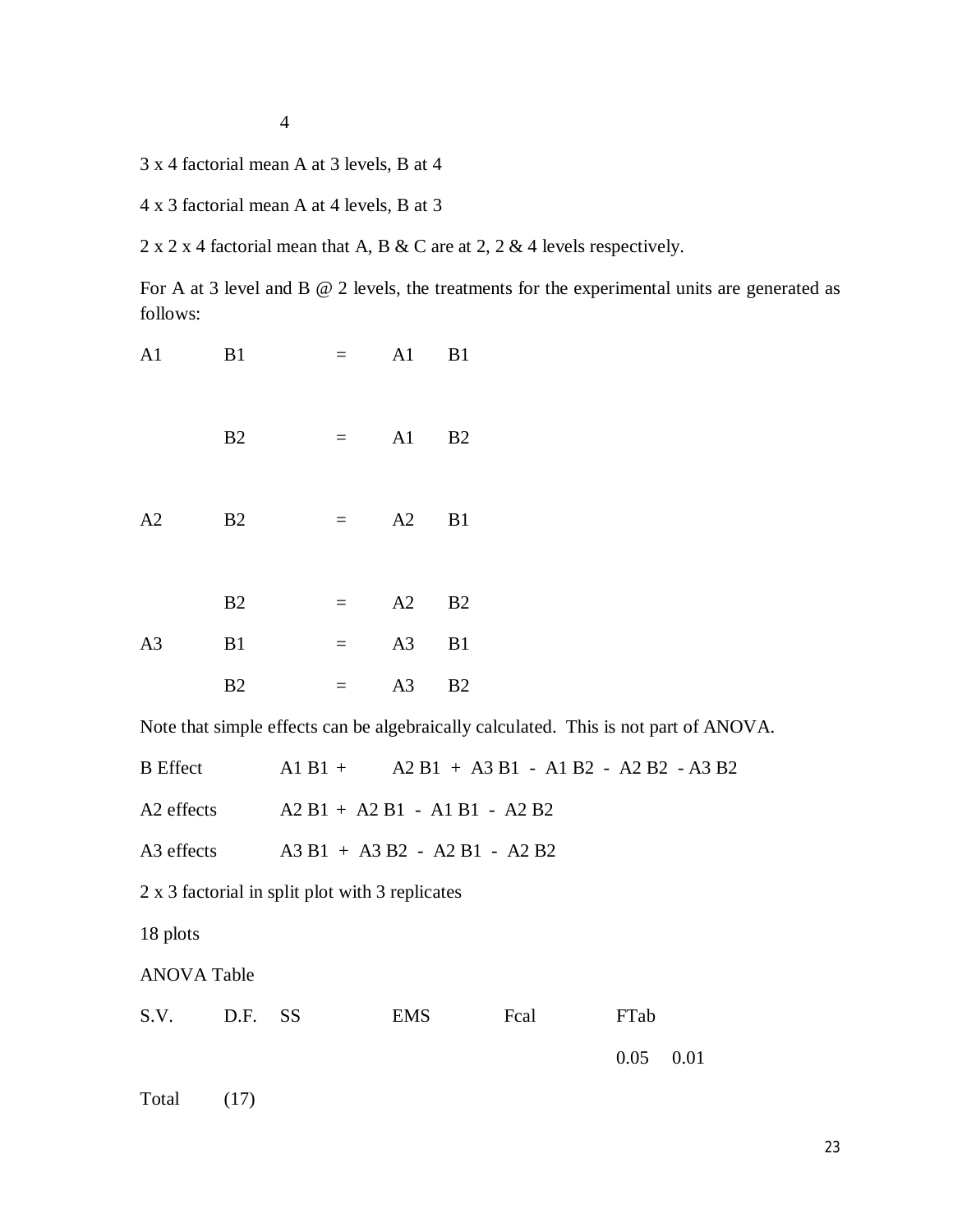| Fact A       | 1 |  |
|--------------|---|--|
| <b>Block</b> | 2 |  |
| Ea           | 2 |  |
| Fact B       | 2 |  |
| $A \times B$ | 2 |  |
| Error b      | 8 |  |

Grain yield of varieties of maize with and without manile tons ha-1 and fertilizer

|       |     | I   | $\Pi$ | Ш   |
|-------|-----|-----|-------|-----|
| A1 B1 |     | 1.4 | 1.1   | 1.1 |
| A1 B2 |     | 1.3 | 1.4   | 1.2 |
| A1 B3 |     | 1.5 | 1.5   | 1.4 |
| A2B1  | 2.1 | 2.0 | 1.8   |     |
| A2 B2 | 2.6 | 2.3 | 1.9   |     |
| A3 B3 | 2.8 | 2.6 | 1.9   |     |
|       |     |     |       |     |

Note that when the treatment are arranged by the side the values are for collected Calculate the totals and sum of square the Anova.

2 x 3 factorial in RCBD with 3 Replicated

No of plots 18

ANOVA Table

| S.V           | D.F | <b>SS</b> | MS |
|---------------|-----|-----------|----|
| Total         | 17  |           |    |
| <b>Blocks</b> | 2   |           |    |
| Treatments    | (5) |           |    |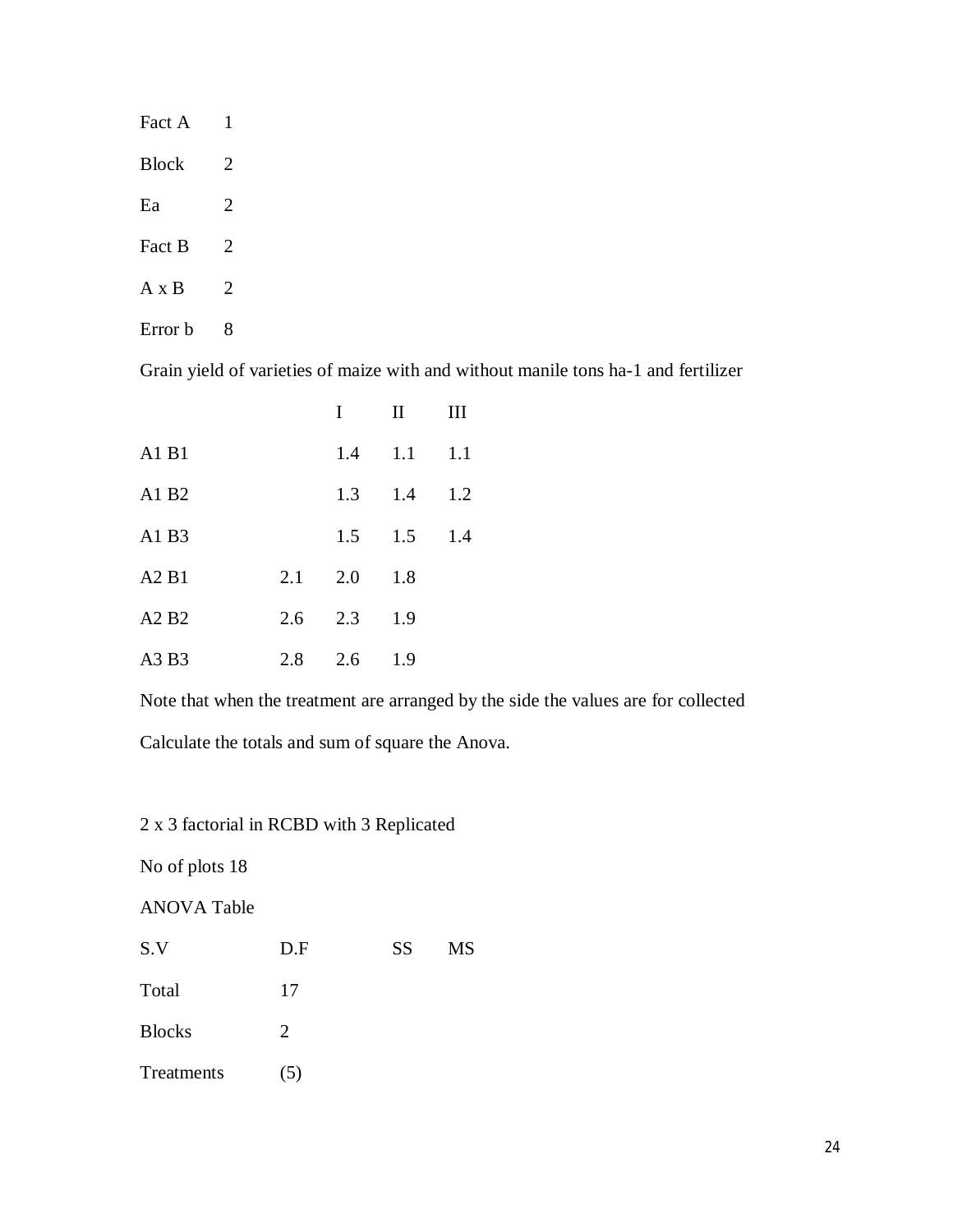|              | 1              |
|--------------|----------------|
| B            | $\overline{2}$ |
| $A \times B$ | $\overline{2}$ |
| Error        | 10             |

Calculate the SS.

#### **MEASURES OF CENTRAL TENDENCY**

Central tendency means average performance, while dispersion of a data is how it spreads from a central tendency. He measures of central tendency are: mean, mode and media.

The mean is the sum of observations divided by the number of observations

X1 X2 X3 X4 ………………………… Xn N

 $X$  (pronounced as  $X$  bar) is the mean from sample where n is the mean from population.  $X$  is the estimate of n e.g.

> 0.9g, 1.2g, 1.4g, 1.6g, 1.8g X 0.9 1.2 1.4 1.6 1.8 6.9  $X = 6.9/5$  1.38g/plot N

The mean is a very good measure of central tendency where samples show what is called **Normal distribution.**

Data is normally distributed when it has equal spread around the mean. It is not always the case that a set of data will be normally distributed. When the data is not normally distributed the mean is not a good measure of the central tendency

Mean / mode / median.

In the case of the skewed distribution the mean is located away from the central tendency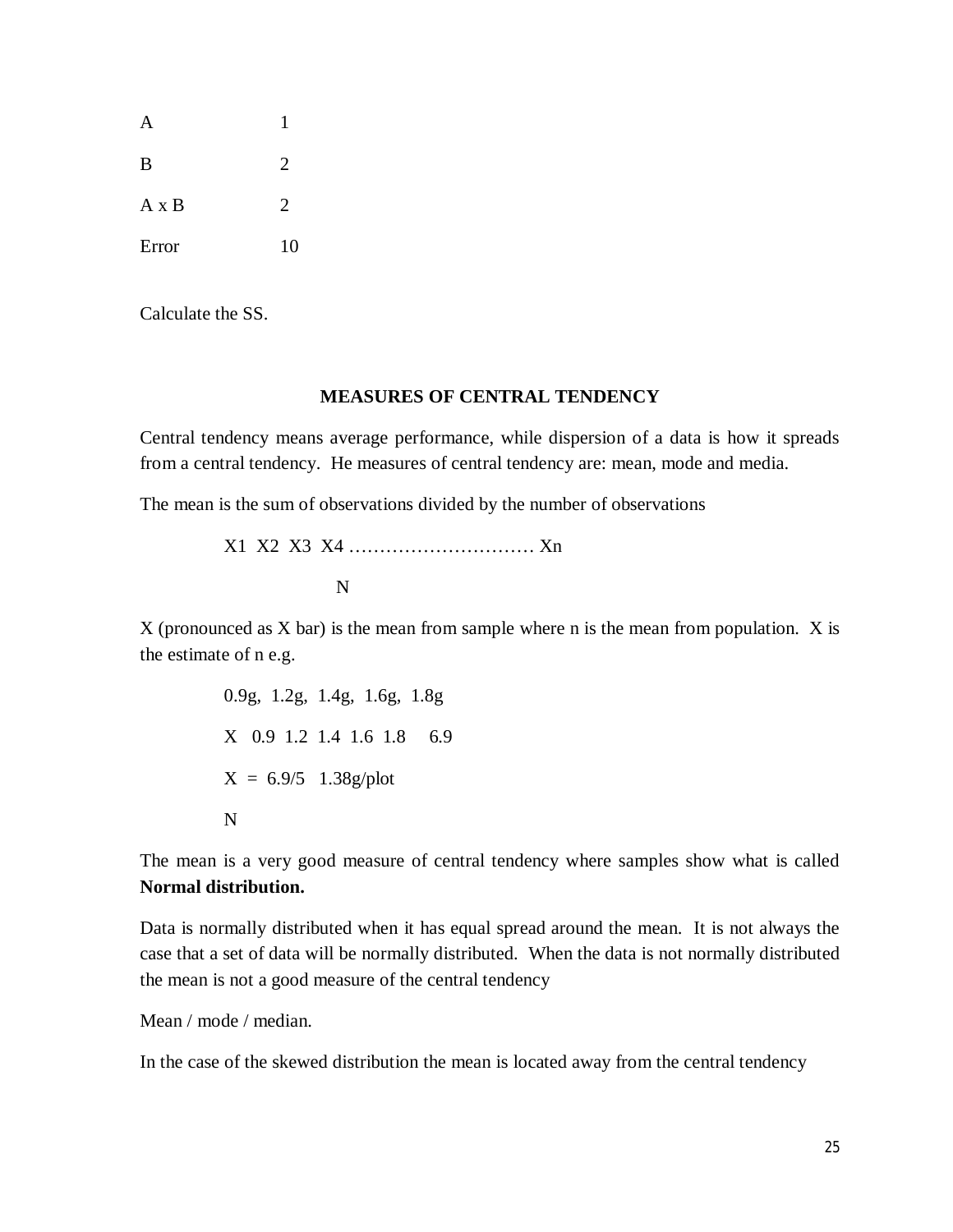#### SAMPLE MEDIAN

Where data doesn't have a normal distribution mean doesn't represent the central tendency in such a situation, the median gives a better picture of central tendency which is defined as the central value when the data is arranged in ascending/descending numerical order.

e.g. 0.15g, 0.45g, 0.87g, 0.99g, 1.02g, 0.38g, 0.98g 1.00g Calculate the median of the data.

Solution: 0.15, 0.38, 0.45, 0.56, 0.87, 0.98, 0.99, 1.00, 1.02

 $0.87 = 0.71$ 

Mode

This is very useful in determining central tendency when a very large data is involved. Given that the scores of 20 students in statistics examination are given below. Find the mode.

66.60.61.45.45.80.80.77.72.43.55.60.60.60. 98.40.80.62.41.42 he

Mode 60.

If a data is normally distributed the mode medium mean

## MEASURES OF DISPERSION

The measures central tendency of a sample: Mean, median and mode do not tell us how value varies from the central tendency. This measurement of how values deviate from the mean is known as a measure of dispersion.

For instance, if the mean of ages of 1001 student in the University is 19 years. This could be 3 which means that the age range is 16 - 22 years in which the positive sign indicate the upper limit and the negative indicate the lower limit.

X - 19 years 3 i.e. Range 16 - 22

For every statistics that we measure there is a corresponding population parameter. Therefore the statistics/parameter for measuring dispersion are as foolows

Measures of Dispersion

| Parameter/Statistics | Population | Samples |
|----------------------|------------|---------|
|                      |            |         |

Variance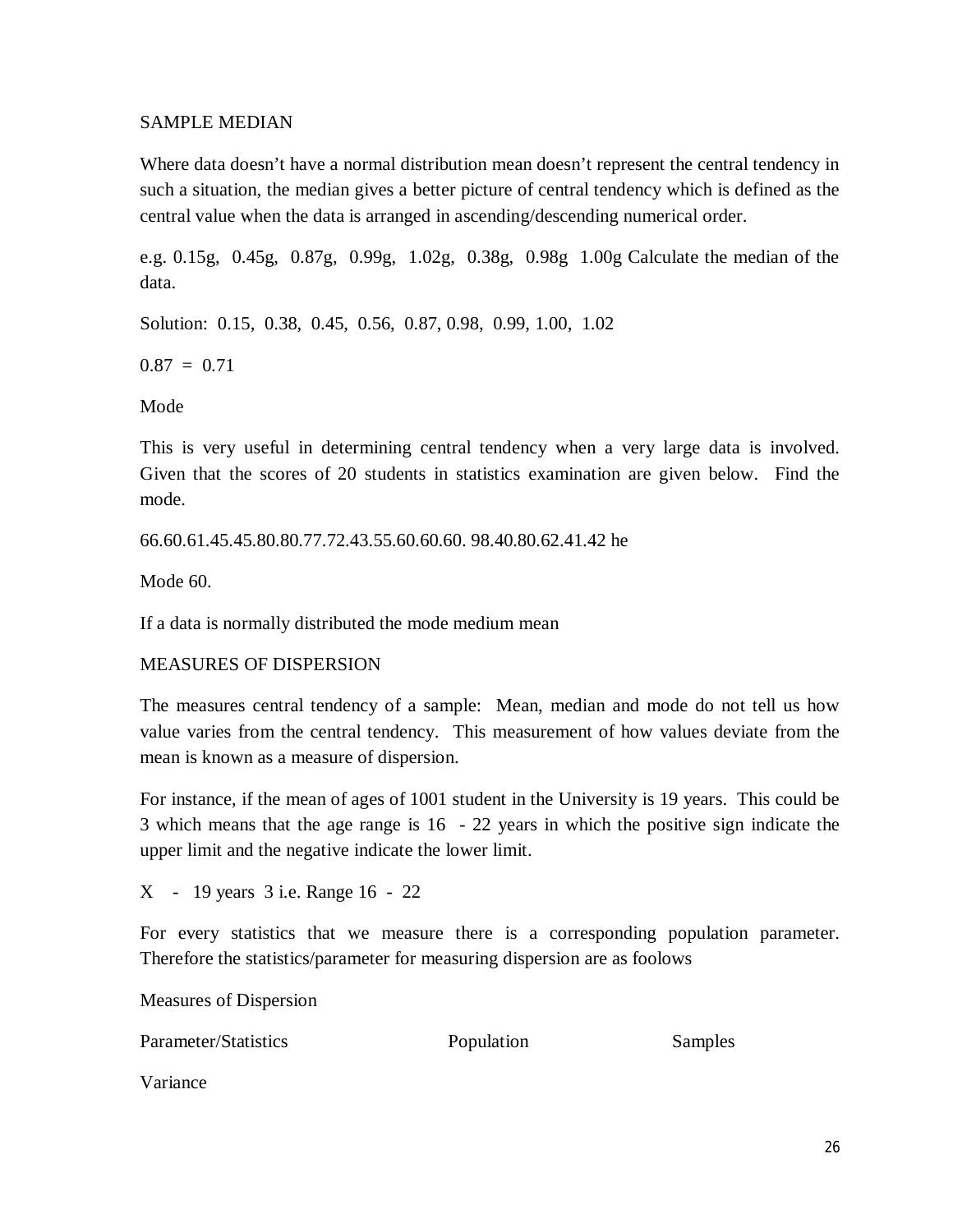Standard deviation

Range

Range provides the lower and upper values of a set of data e.g. if the dry matter yield of soyabean plant inoculated with strains of nitrogen fixing bacteria (Rhizobium) are given as follows:

| Bacteria strains | Dry matter yield $(x)$ | $X - X$ |
|------------------|------------------------|---------|
| $R_1$            | 10.2                   | 10.28   |
| $R_2$            | 11.1                   | 1.18    |
| $R_3$            | 9.8                    | $-0.12$ |
| $R_4$            | 8.7                    | $-1.22$ |
| $R_5$            | 12.2                   | 2.28    |
| $R_6$            | 13.1                   | 3.18    |
| $R_7$            | 9.4                    | $-0.52$ |
| $R_8$            | 10.6                   | 10.08   |
| $R_9$            | 6.9                    | $-3.02$ |
| $R_{10}$         | 7.2                    | $-2.72$ |

The sum of deviations for the mean is 0

Calculate the mean, the range and the S.D.

Mean =  $x - 99.2 = 9.92$ 

10

 $X_{1} = X$ 

n

 $x = mean$ 

 $x - x =$  deviation from the mean

 $(x - x)2$  = square of deviation from the mean

Variance S2  $(x - x)$  while S =  $(x - x)2$ 

 $n - 1$  n - 1

Range x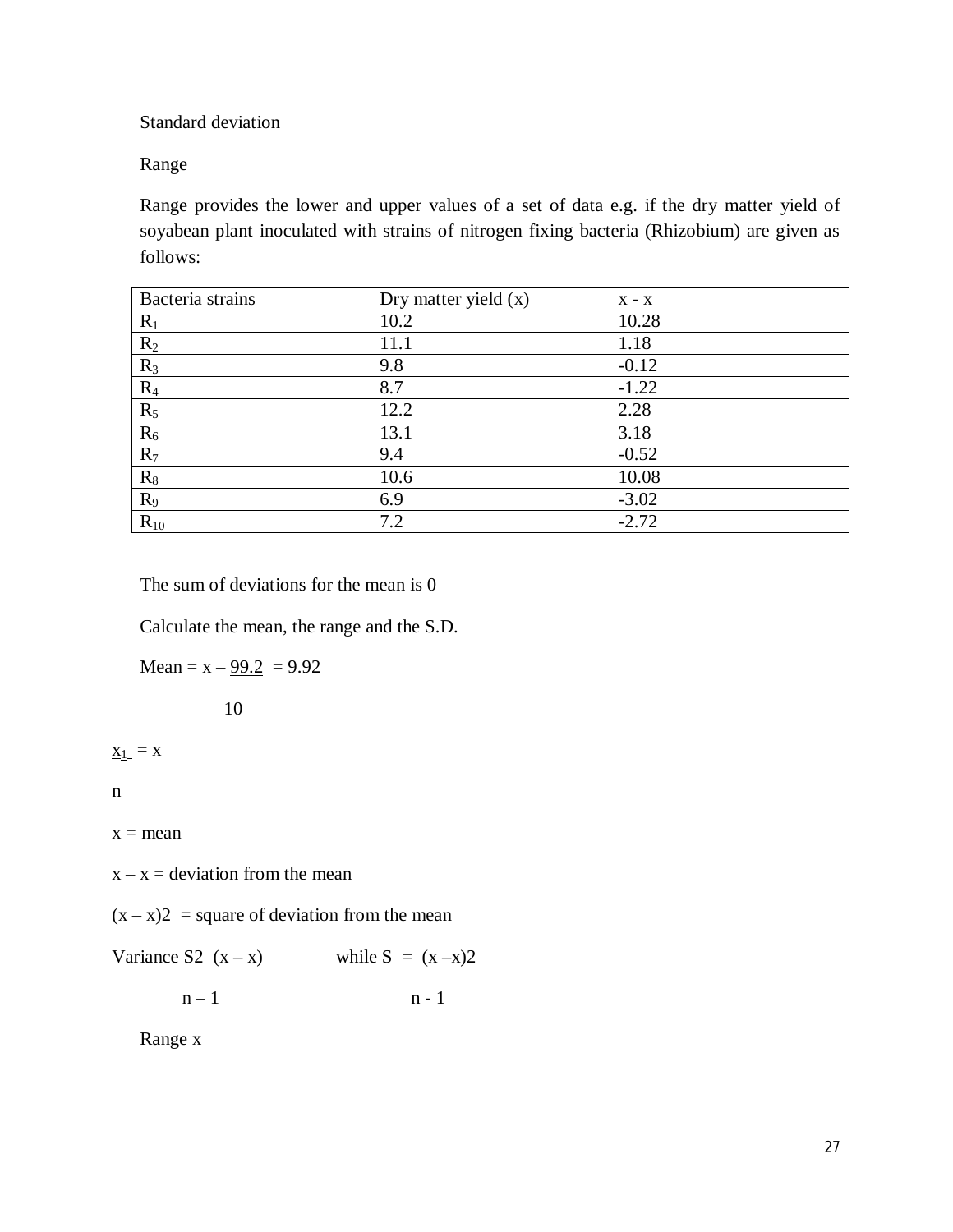| Bacteria strains | Dry matter $(x)$ | $X - x$ | $(x - x)2$ | X2     |
|------------------|------------------|---------|------------|--------|
| $R_1$            | 10.2             | 0.28    | 0.0784     | 104.04 |
| $R_2$            | 11.1             | 1.18    | 1.3924     | 123.21 |
| $R_3$            | 9.8              | $-0.12$ | 0.0144     | 96.04  |
| $R_4$            | 8.7              | $-1.22$ | 5.1984     | 75.69  |
| $R_5$            | 12.2             | 2.28    | 5.1984     | 148.84 |
| $R_6$            | 13.1             | 3.18    | 10.1124    | 171.61 |
| $R_7$            | 9.4              | $-0.52$ | 0.2704     | 88.36  |
| $R_8$            | 10.6             | 0.68    | 0.4624     | 112.36 |
| $R_9$            | 6.9              | $-3.02$ | 9.1204     | 17.61  |
| $R_{10}$         | 7.2              | $-2.72$ | 7.3984     | 51.84  |
|                  | $X = 9.92$       | $= 0$   | 35.5360    | 1019.6 |

 $X = 99.2$ 

 $X2 = 1019.6$ 

 $(x - x)2$ 

n i.e. if you are dealing with a population

 $S2 = (x - x)2$  i.e if you are dealing with sample

n - 1

Variance  $S2 = 35.5360 = 3.9484$ 

9

 $S.D = S = 3.9484 = 1.987$ 

 $Mean = 9.92 = 10 Range = 10.42$ 

Variance  $= 1.987$  2 or

Therefore the range is 9.92 1.987 i.e. 8 – 12 or 7.92 - 11.92

$$
S = (x-x)2
$$
  

$$
n-1
$$

 $S = x^2 - x^2$ 

n - 1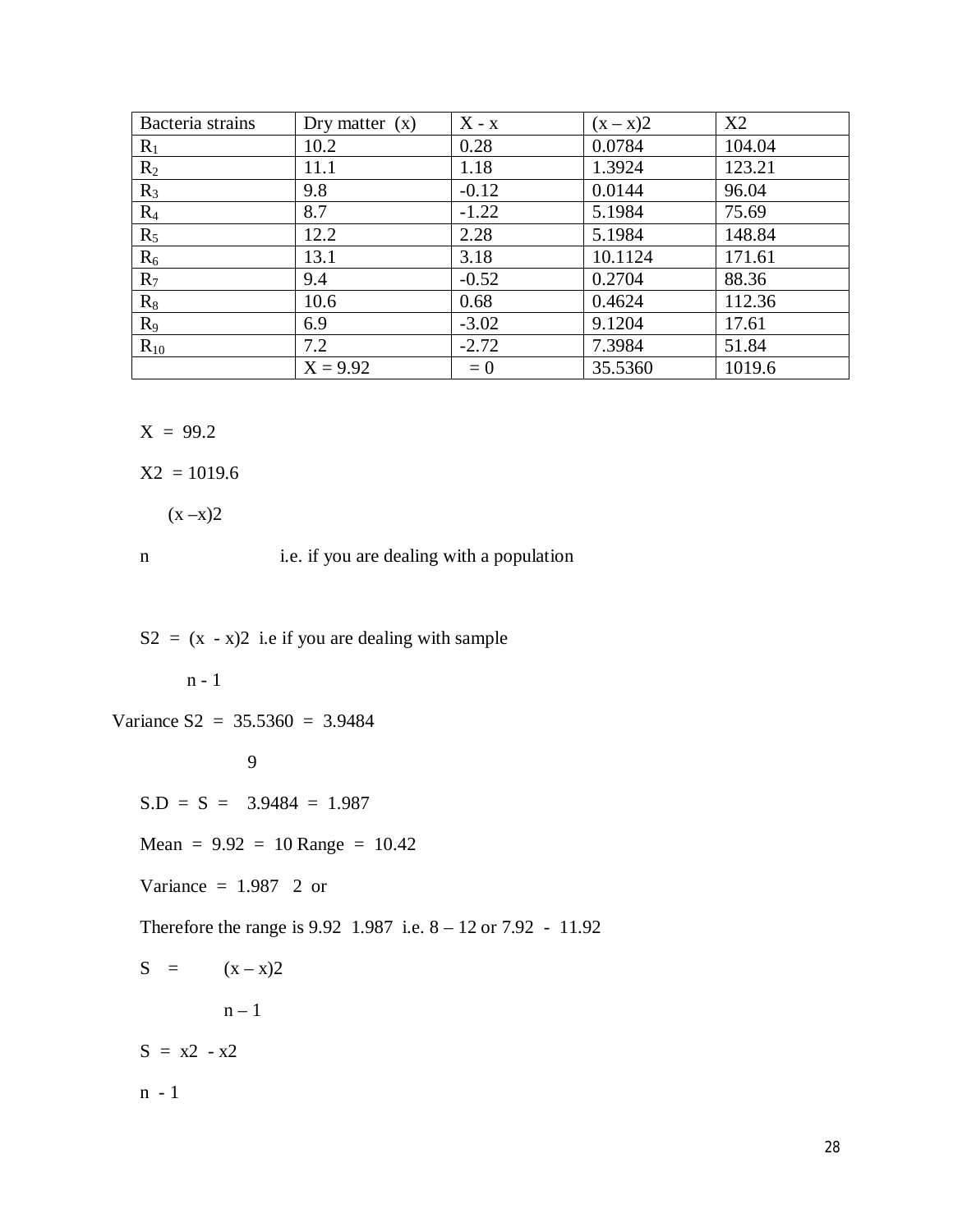|  | $x2 =$ sum of square of x |  |  |  |
|--|---------------------------|--|--|--|
|  |                           |  |  |  |

- $x2 =$ sum of x squared
- $n 1$  = degree of freedom

 $(x)$ 2 = correction factor which must be less than sum of square

#### N

 $1019.16 - (99.2)2$ 10 9 S 1019.6 - 98.064 9  $S = 35.536$ 

- 9
- $S = 3.9484$
- $S = 1.987$
- $(x x)2$   $x2 (x)2$

 $\frac{n}{1}$ 

n - 1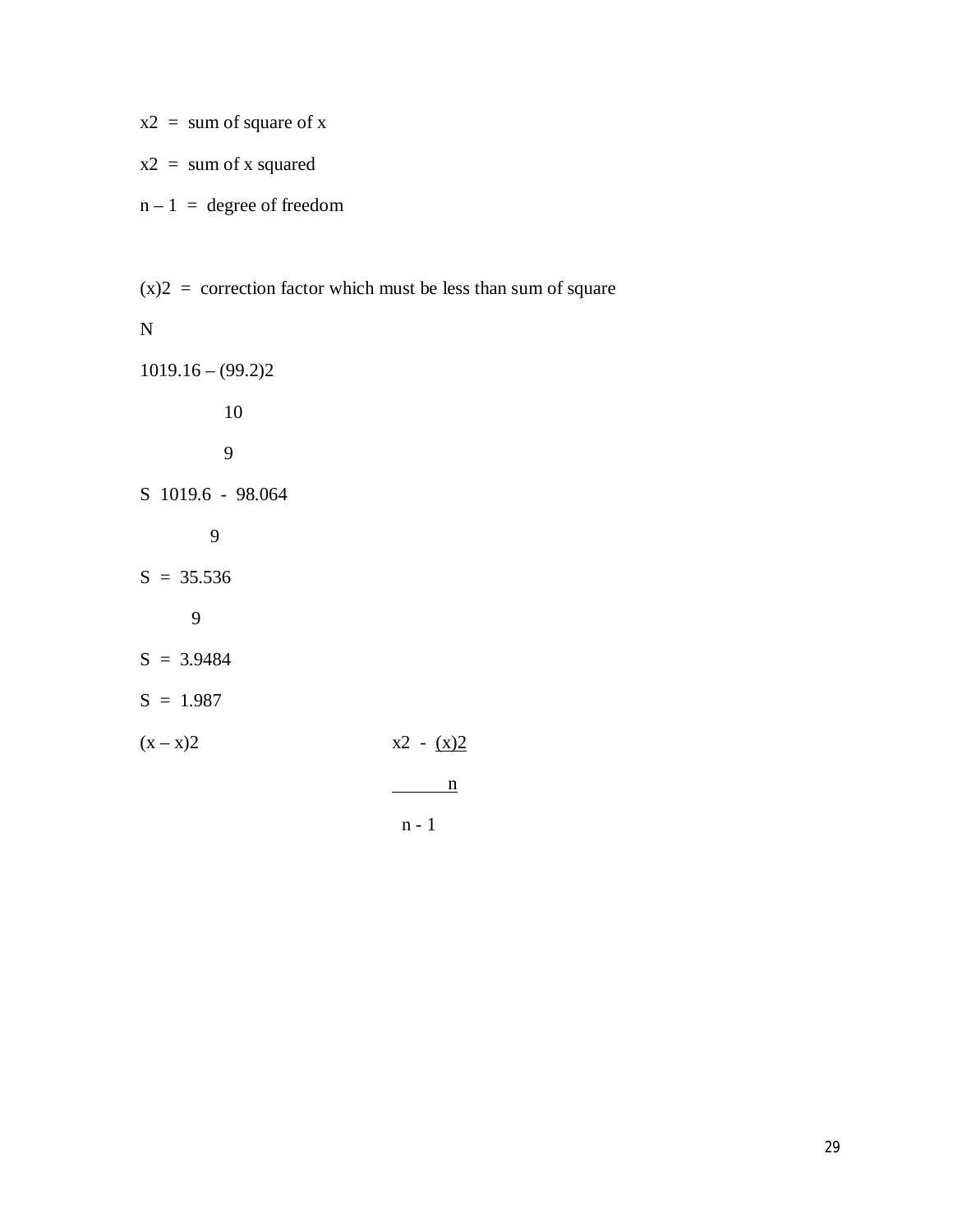#### **COMPARISONS AMONG TREATMENT MEANS**

In the analysis of variance, the null hypothesis (Ho) that is tested is always that all means are equal. If the F statistic is not significant then this Ho is not rejected and there is nothing more to do, except possibly try to make the experiment itself more precise/sensitive. If the Ho is rejected then at least one mean is significantly different from at aleast one other one. However, the limitation of the F-test is that it does not locate the specific difference(s) among the treatments.

#### **FOUR BASIC ASSUMPTIONS UNDERLYING ANOVA**

- 1. Error terms are randomly, independently and normally distributed
- 2. Variances of different samples are homogenous i.e. they must not deviate from each other.
- 3. Variances and means of different samples are not correlated
- 4. The mean effects are additive (non-addivitivity results in heterogeneity of errors)

#### **Specific comparisons**

- 1. between pairs of treatments
- 2. between 2 groups of treatments
- 3. tend comparisons
- 1. The first comparison is the simplest and most commonly used

2. The second comparison involves classifying the treatments into meaningful groups. A group may consist of one or more treatments and comparisons is made between aggregate means e.g. fertilized plots vs control; exotic varieties vs local varieties.

1 and 2 can be applied to any set of treatments.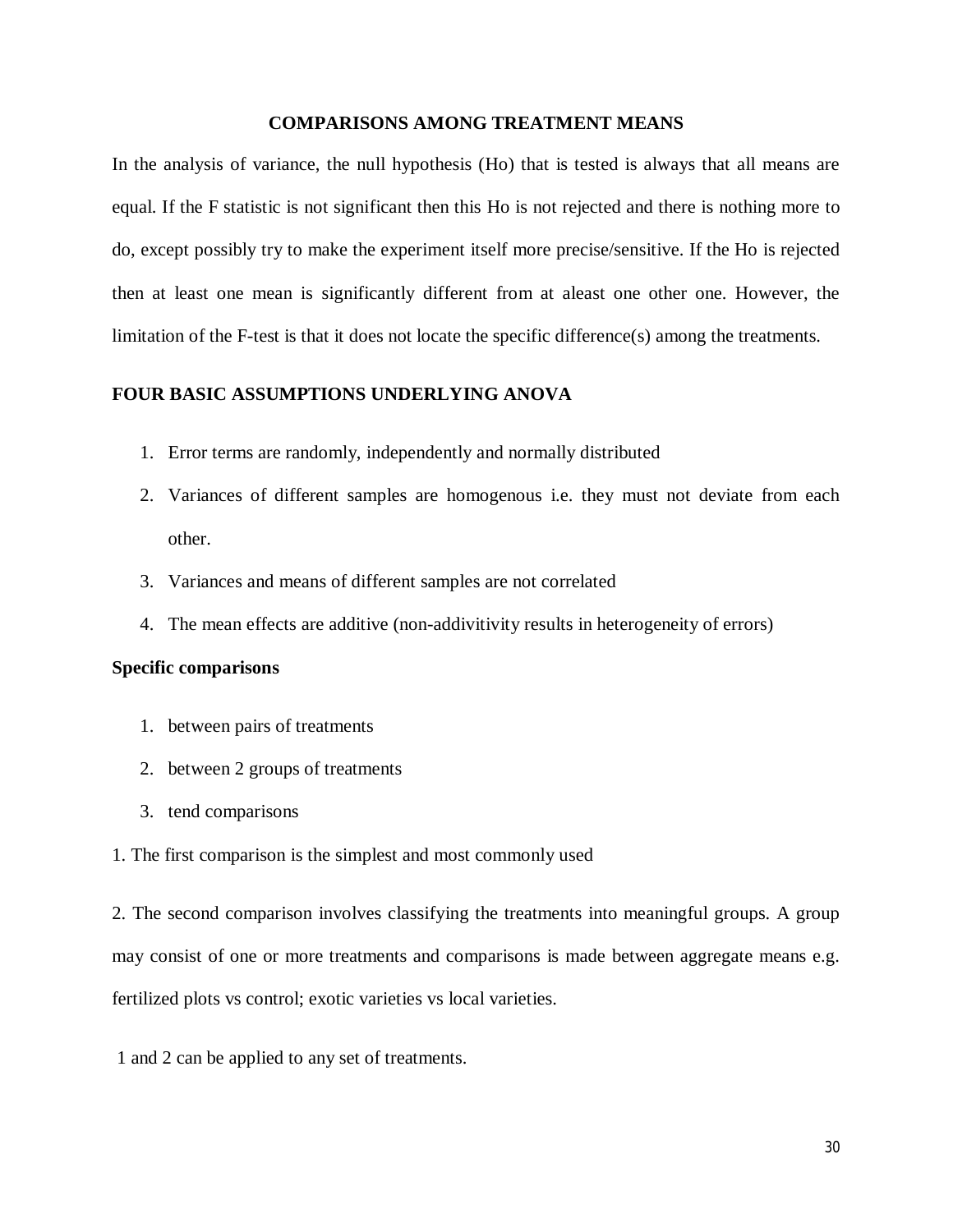3. The third comparison is limited to only treatments that are quantitative e.g fertilizer rates, distances of planting

The two basic procedures for testing the differences between treatment means are the least significant difference method (Lsd) and duncan's Multiple Range Test (DMRT).

#### **LSD Method**

This is the most commonly used and misused method of mean sesapartion. LSD is the most effective or valid test when there are only two means. The precision decreases as the number of means of treatments increases.

#### *Rules for effective use of Lsd test*

- a. Use the lsd test only when the F test in the ANOVA is significant.
- b. Do not use the lsd when the possible pairs of means in the experiment exceeds five
- c. Use the lad for pre-planned comparisons even if the treatments are more than 5

To determine whether a difference between the treatments means is statistically significant, compare the observed difference with the computed lsd value. If the observed difference is larger than than the lsd value, the two treatment means are significantly different at alpha level of significance. If the difference between any pair of means is smaller than the lsd value, the two treatments are not significantly different.

#### *Limitations of lsd test*

- a. Lsd assumes that the error is homogenous
- b. It is often used to make many unplanned comparisons
- c. It is not satisfying for all possible paired compatisons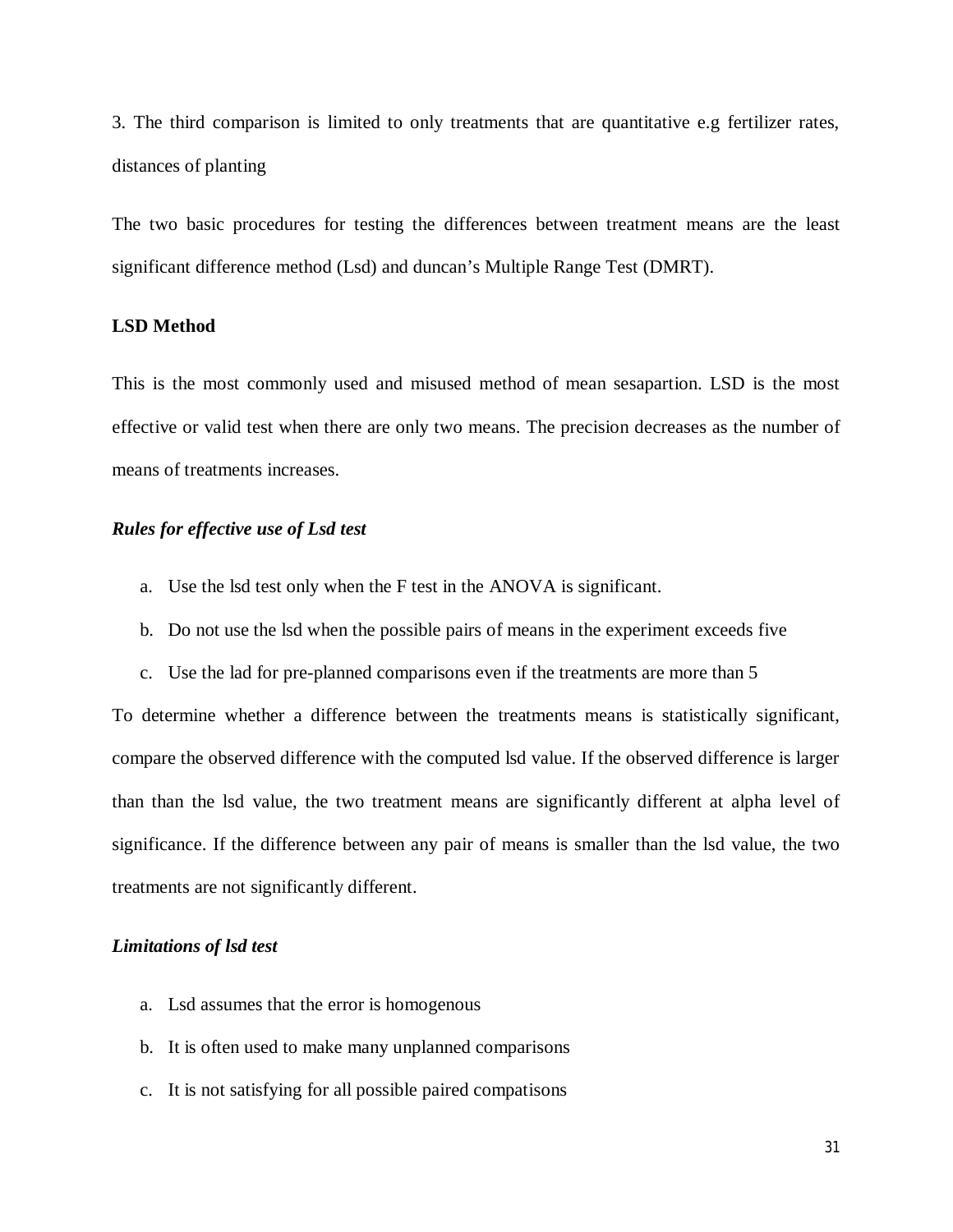#### **Duncan's Multiple Range Test (DMRT)**

DMRT was developed to alleviate the deficiencies of lsd. It is identical to lsd for adjacent means, but requires progressive higher values necessary for comparison. The use of DMRT should be limited to very specific situations where no prior knowledge is available about the performance of the treatments e.g selection of new varieties being compared

#### **Advantages of DMRT**

- a. It takes into consideration the number of treatments
- b. It permits decisions as to which differences are significant and which are not
- c. F-test does not need to be significant before one can proceed
- d. It uses a set of significant ranges, each range depending upon the number of means in that comparison

#### **OUTLIER TEST**

Outlier is the term used to denote the results of a replication which deviates greatly from the mean of all other replications of a specific treatment. They have an adverse and undesirable effect on trial results. They may be due to errors in plot measuring, tillage, application of the treatments, damage to plants during hoeing or by animals, robbery, mistakes in calculation e.t.c

N-fertilizer trial with 4 replicates

Yield: 31, 24, 8 and 25 kg/ha

SD of the 3 other means should be calculated and it must be determined if the SD of the presumed outlier is >4 times this SD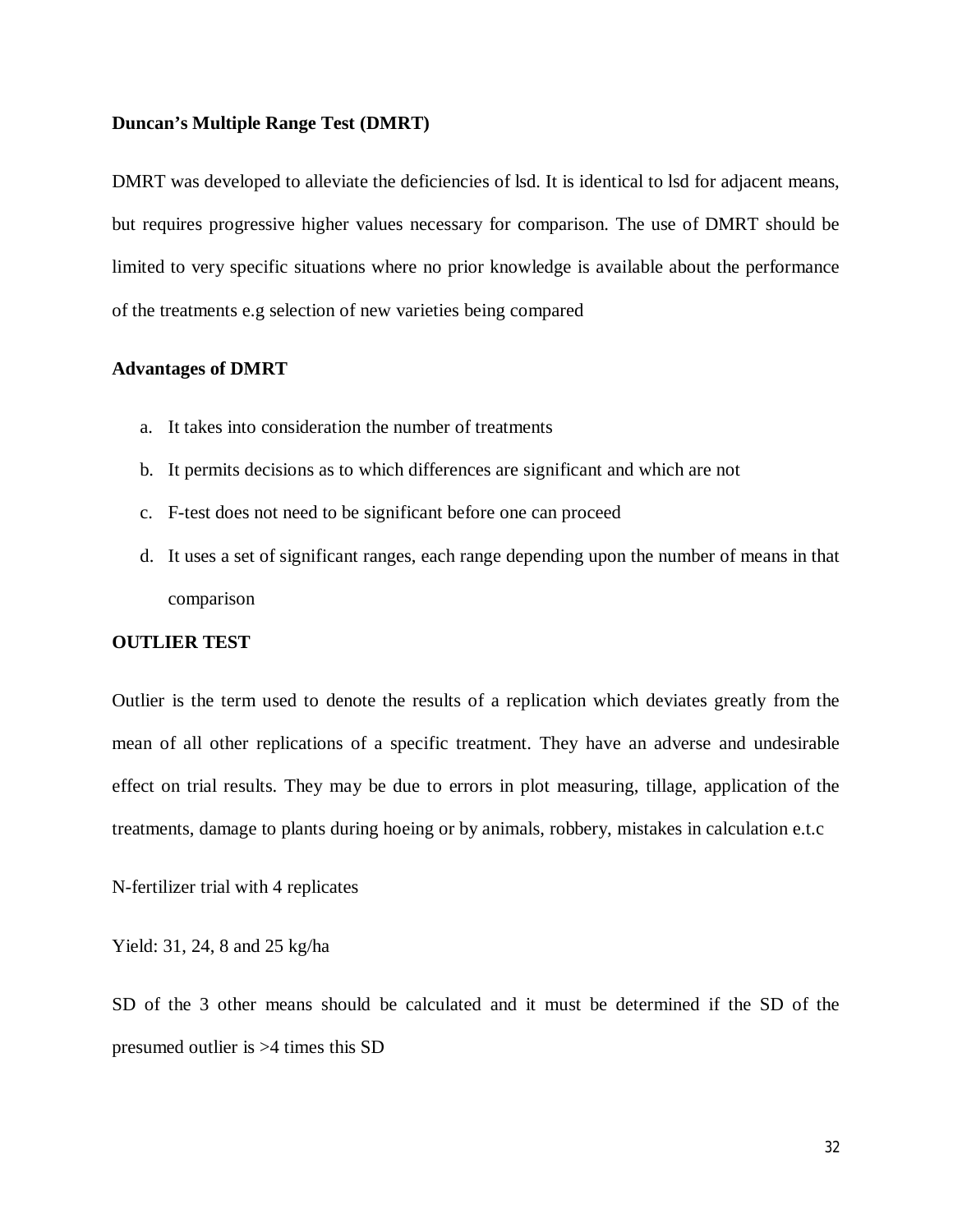$$
\frac{31+24+25}{3} = 26.7 \text{ (x}^{-})
$$
  
3  
SD=  $(31-26.7)^{2}+(24-26.7)^{2}+(25-26.7)^{2} = 3.8$   
3-1

SD outlier =  $8-26.7=18.7$ 

Since 18.7 is 4 times  $>$  3.8, it is a true outlier

#### **CHI Square Test**

It is used mostly in social sciences that involve counting to test whether observed values agree with expected values. It is also used to test whether the effects of a set of treatments depend on another factor.

The test statistic is  $X^2 = \sum_{n=1}^{\infty} (observed - expected)^2$ 

Expected

Use of  $X^2$  test in agricultural research

- a. Test for a fixed ratio hypothesis. Some experiments are usually conducted to verify some empirical biological phenomena that are predicted to occur given that some assumptions are satisfied. E.g in plant breeding a ratio 3:1 is expected at the  $F_2$  of a cross between yellow and white endospermed corn inbreds
- b. Test of independence in a contingency table. When attribute data are classified according to two criteria, each with several classes, we have an rxc contingency table where r is the no. of classes in the second e.g status of farmers, category of farmers. The Ho here is that the two are independent of each other, and the  $X^2$  test for such a Ho is known as the  $X^2$ test of independence
- c. Test of googness of fit. It can be used to test if a set of data follows a hypothesized probability distribution.  $X^2$  can be used to determine whether the normal distribution fits